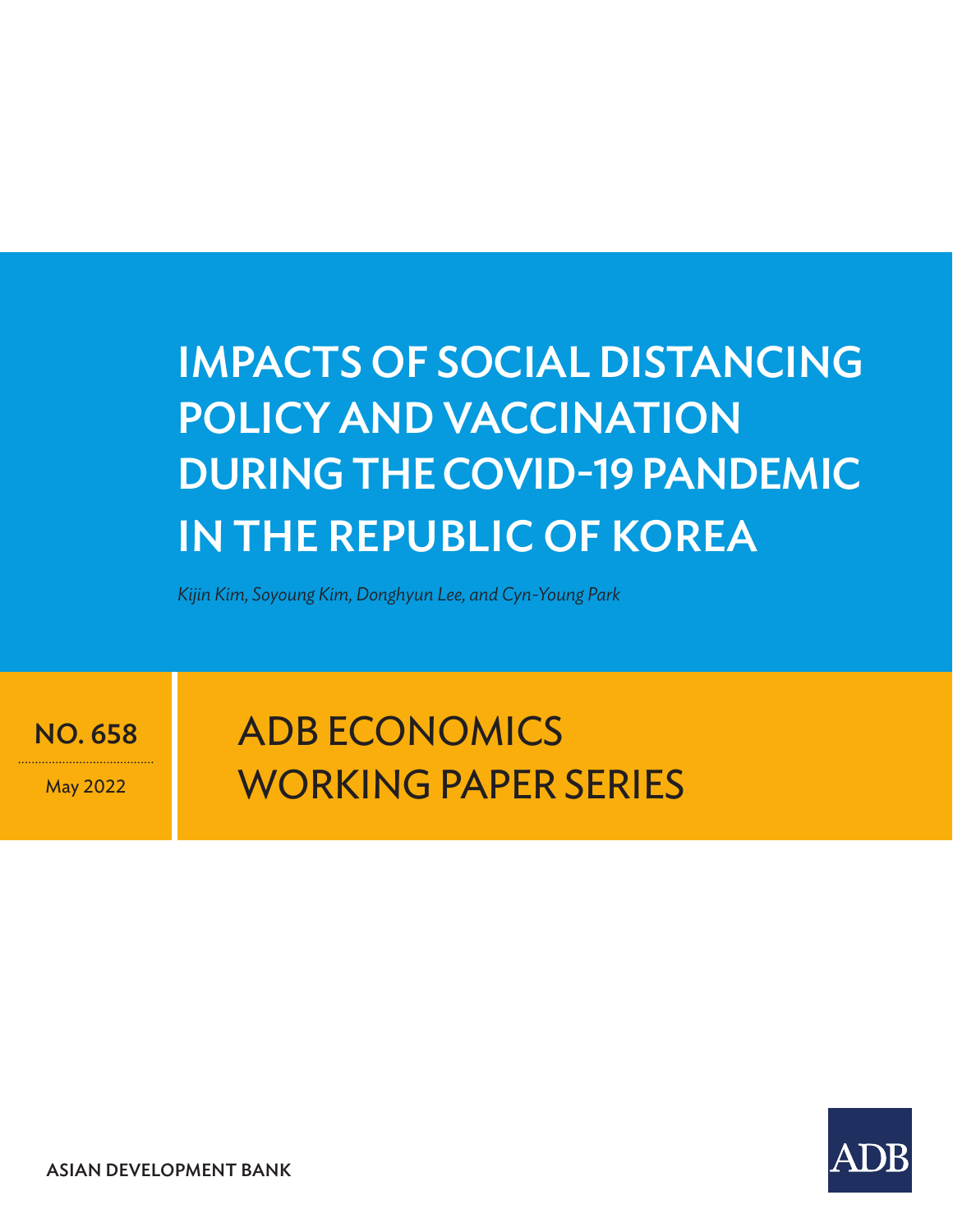ADB Economics Working Paper Series

## Impacts of Social Distancing Policy and Vaccination During the COVID-19 Pandemic in the Republic of Korea

Kijin Kim, Soyoung Kim, Donghyun Lee, and Cyn-Young Park

No. 658 | May 2022

The *ADB Economics Working Paper Series* presents research in progress to elicit comments and encourage debate on development issues in Asia and the Pacific. The views expressed are those of the authors and do not necessarily reflect the views and policies of ADB or its Board of Governors or the governments they represent.

Kijin Kim (kijinkim@adb.org) is an economist at the Economic Research and Regional Cooperation Department, Asian Development Bank (ADB). Soyoung Kim (soyoungkim@snu.ac.kr) is a professor at the Department of Economics, Seoul National University. Donghyun Lee (donghyunleen@snu.ac.kr) is a postdoctoral researcher at the University–Industry Foundation, Yonsei University. Cyn-Young Park (cypark@adb.org) is the Director of the Regional Cooperation and Integration Division, Economic Research and Regional Cooperation Department, ADB.

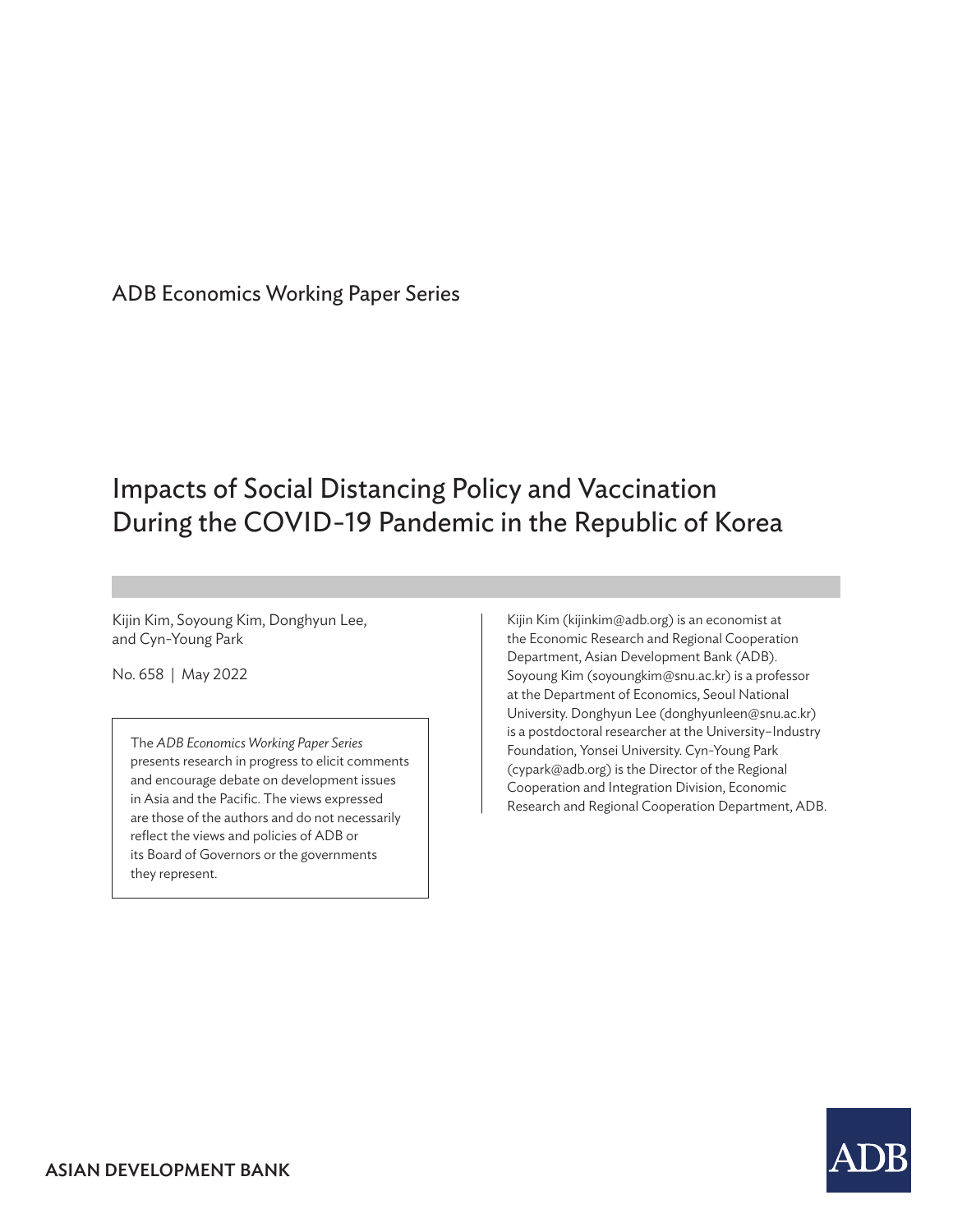

Creative Commons Attribution 3.0 IGO license (CC BY 3.0 IGO)

© 2022 Asian Development Bank 6 ADB Avenue, Mandaluyong City, 1550 Metro Manila, Philippines Tel +63 2 8632 4444; Fax +63 2 8636 2444 www.adb.org

Some rights reserved. Published in 2022.

ISSN 2313-6537 (print), 2313-6545 (electronic) Publication Stock No. WPS220214-2 DOI: http://dx.doi.org/10.22617/WPS220214-2

The views expressed in this publication are those of the authors and do not necessarily reflect the views and policies of the Asian Development Bank (ADB) or its Board of Governors or the governments they represent.

ADB does not guarantee the accuracy of the data included in this publication and accepts no responsibility for any consequence of their use. The mention of specific companies or products of manufacturers does not imply that they are endorsed or recommended by ADB in preference to others of a similar nature that are not mentioned.

By making any designation of or reference to a particular territory or geographic area, or by using the term "country" in this document, ADB does not intend to make any judgments as to the legal or other status of any territory or area.

This work is available under the Creative Commons Attribution 3.0 IGO license (CC BY 3.0 IGO) https://creativecommons.org/licenses/by/3.0/igo/. By using the content of this publication, you agree to be bound by the terms of this license. For attribution, translations, adaptations, and permissions, please read the provisions and terms of use at https://www.adb.org/terms-use#openaccess.

This CC license does not apply to non-ADB copyright materials in this publication. If the material is attributed to another source, please contact the copyright owner or publisher of that source for permission to reproduce it. ADB cannot be held liable for any claims that arise as a result of your use of the material.

Please contact pubsmarketing@adb.org if you have questions or comments with respect to content, or if you wish to obtain copyright permission for your intended use that does not fall within these terms, or for permission to use the ADB logo.

Corrigenda to ADB publications may be found at http://www.adb.org/publications/corrigenda.

Note:

In this publication, "\$" refers to United States dollars.

ADB recognizes "China" as the People's Republic of China, and "Korea" and "South Korea" as the Republic of Korea.

The ADB Economics Working Paper Series presents data, information, and/or findings from ongoing research and studies to encourage exchange of ideas and to elicit comment and feedback about development issues in Asia and the Pacific. Since papers in this series are intended for quick and easy dissemination, the content may or may not be fully edited and may later be modified for final publication.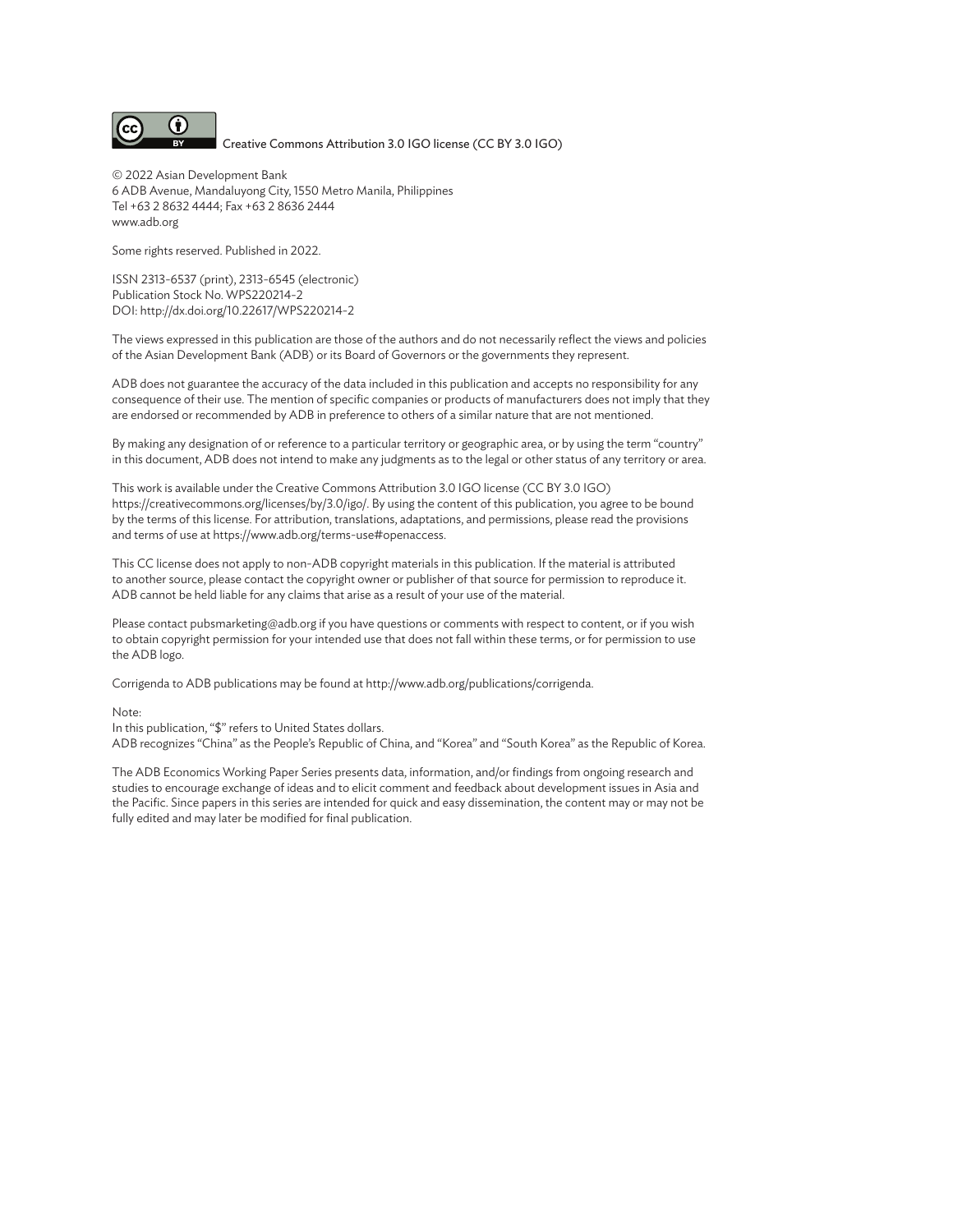## **CONTENTS**

| <b>FIGURES</b>  |                                                                              | iv                      |
|-----------------|------------------------------------------------------------------------------|-------------------------|
|                 | <b>ABSTRACT</b>                                                              | $\mathbf v$             |
| I.              | <b>INTRODUCTION</b>                                                          | $\mathbf{1}$            |
| II.             | <b>LITERATURE REVIEW</b>                                                     | $\overline{\mathbf{4}}$ |
| Ш.              | <b>DATA</b>                                                                  | 6                       |
| IV.             | <b>EMPIRICAL MODELS</b>                                                      | 9                       |
| V.              | <b>RESULTS</b><br>A. Models with Daily Data<br>В.<br>Models with Weekly Data | 11<br>11<br>17          |
| VI.             | <b>CONCLUSION</b>                                                            | 19                      |
| <b>APPENDIX</b> |                                                                              | 21                      |
|                 | <b>REFERENCES</b>                                                            | 25                      |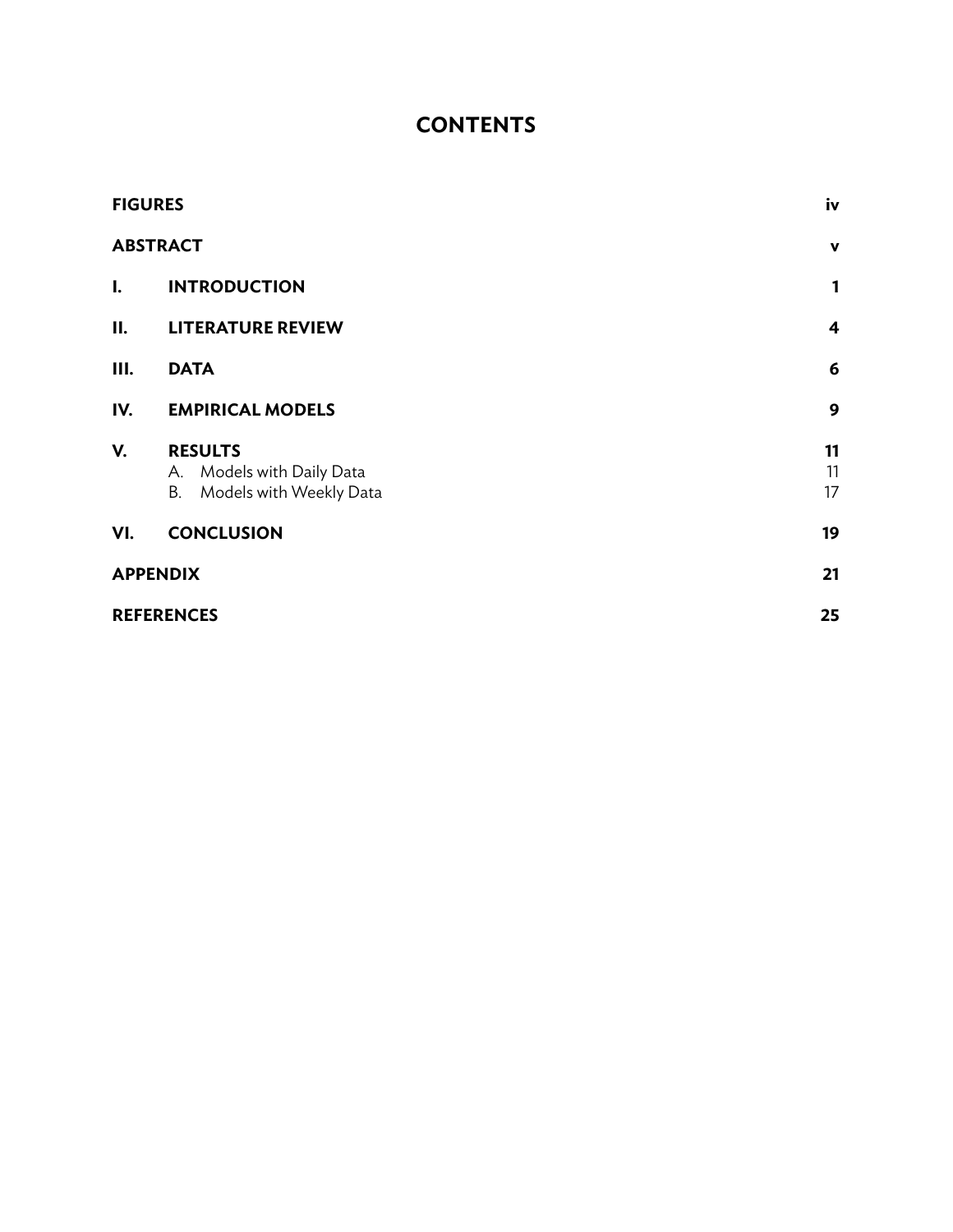## **FIGURES**

#### **FIGURES**

| 1              | Weekly Trends of Average Daily Confirmed Cases, Visitors, and Credit Card Expenditure<br>(Seoul Metropolitan Area) |    |
|----------------|--------------------------------------------------------------------------------------------------------------------|----|
| $\overline{2}$ | Confirmed Cases and Social Distancing Levels                                                                       |    |
| 3              | Impulse-Response: Daily, Seoul Metropolitan Area, Total Visitors, SVAR                                             | 11 |
| 4              | Impulse-Response: Daily, Seoul Metropolitan Area, Resident/Nonresident Visitors, SVAR                              | 12 |
| 5              | Impulse-Response: Daily, Seoul Metropolitan Area, Total Visitors, SVAR                                             | 13 |
| 6              | Impulse-Response: Daily, Seoul Metropolitan Area, Total Visitors, TVAR                                             | 15 |
| 7              | Impulse-Response: Daily, Seoul Metropolitan Area, Total Visitors, SVAR,<br>(10 March 2021 to 14 October 2021)      | 16 |
| 8              | Impulse-Response: Weekly, Seoul Metropolitan Area, Total Visitors, SVAR                                            | 17 |
| 9              | Impulse-Response: Weekly, Seoul Metropolitan Area, Nonresident Visitors,<br>SVAR by Age Group                      |    |
| A <sub>1</sub> | Impulse-Response: Daily, Seoul Metropolitan Area, Total Visitors,<br><b>SVAR-Reproduction Rates</b>                | 21 |
| A2             | Impulse-Response: Daily, Seoul Metropolitan Area, Resident/Nonresident Visitors,<br><b>SVAR-Reproduction Rates</b> | 22 |
| A <sub>3</sub> | Impulse-Response: Daily, Seoul Metropolitan Area, Total Visitors, SVAR                                             | 22 |
| A4             | Impulse-Response: Daily, Seoul Metropolitan Area, Total Visitors,<br>SVAR-Alternative Identifying Assumptions      | 23 |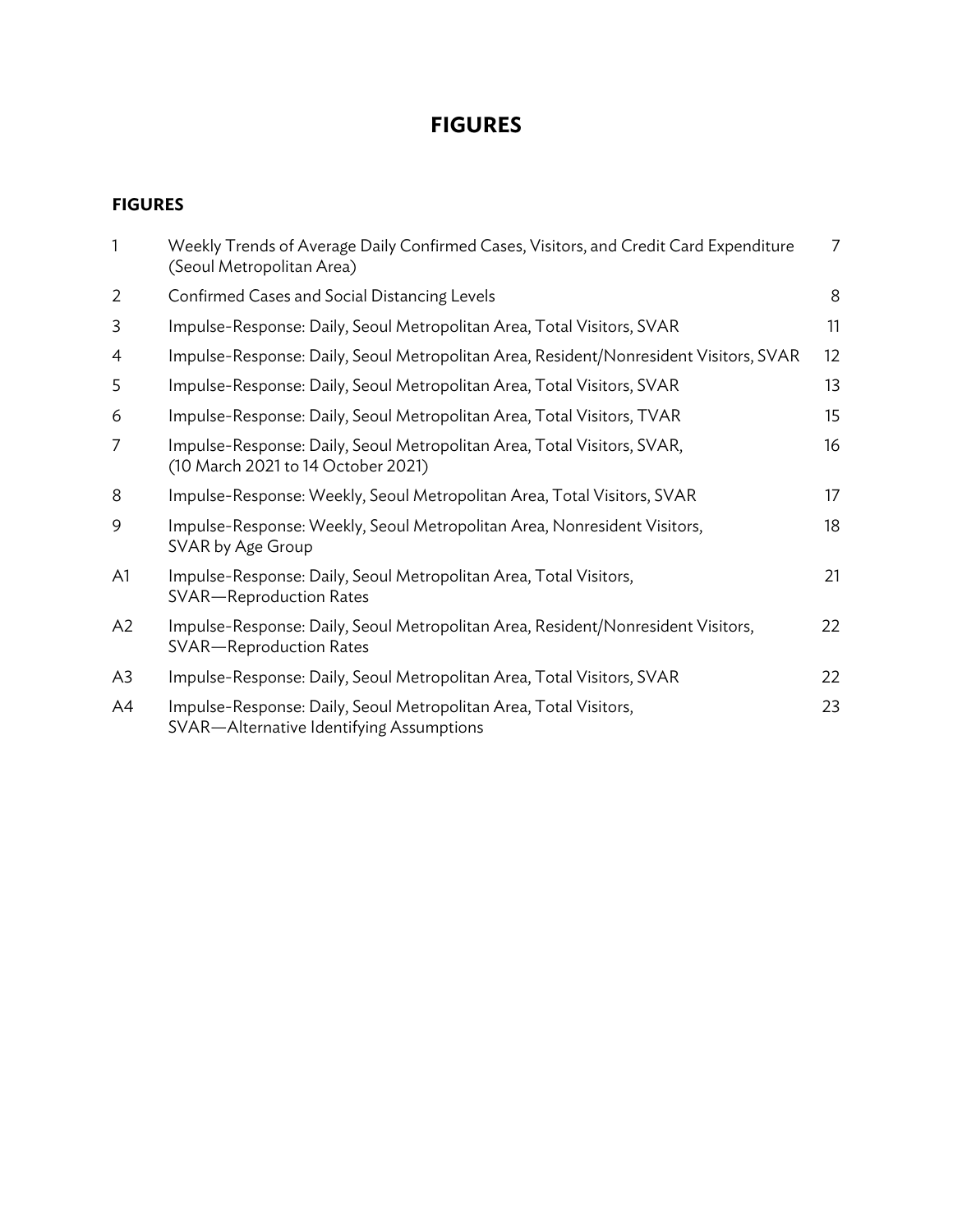### **ABSTRACT**

This paper investigates the dynamic impact of social distancing policy on coronavirus disease (COVID-19) infection control, mobility of people, and consumption expenditures in the Republic of Korea. We employ structural and threshold vector autoregressive (VAR) models using big-data-driven mobility data, credit card expenditure, and a social distancing index. We find that the social distancing policy significantly reduces the spread of COVID-19, but there exists a significant, growing trade-off between infection control and economic activity over time. When the level of stringency in social distancing is already high, its marginal effect on mobility is estimated to be smaller than when social distancing stringency is low. Increased vaccination is found to significantly reduce the critical rate while it increases visitors and consumption expenditures. The results also show that the effect of social distancing policy on mobility reduction is strongest among the population of age under 20 and the weakest among the population of age over 60.

*Keywords:* COVID-19, social distancing policy, mobility, vaccination, Republic of Korea, structural VAR, threshold VAR

*JEL codes:* I18, J68, C32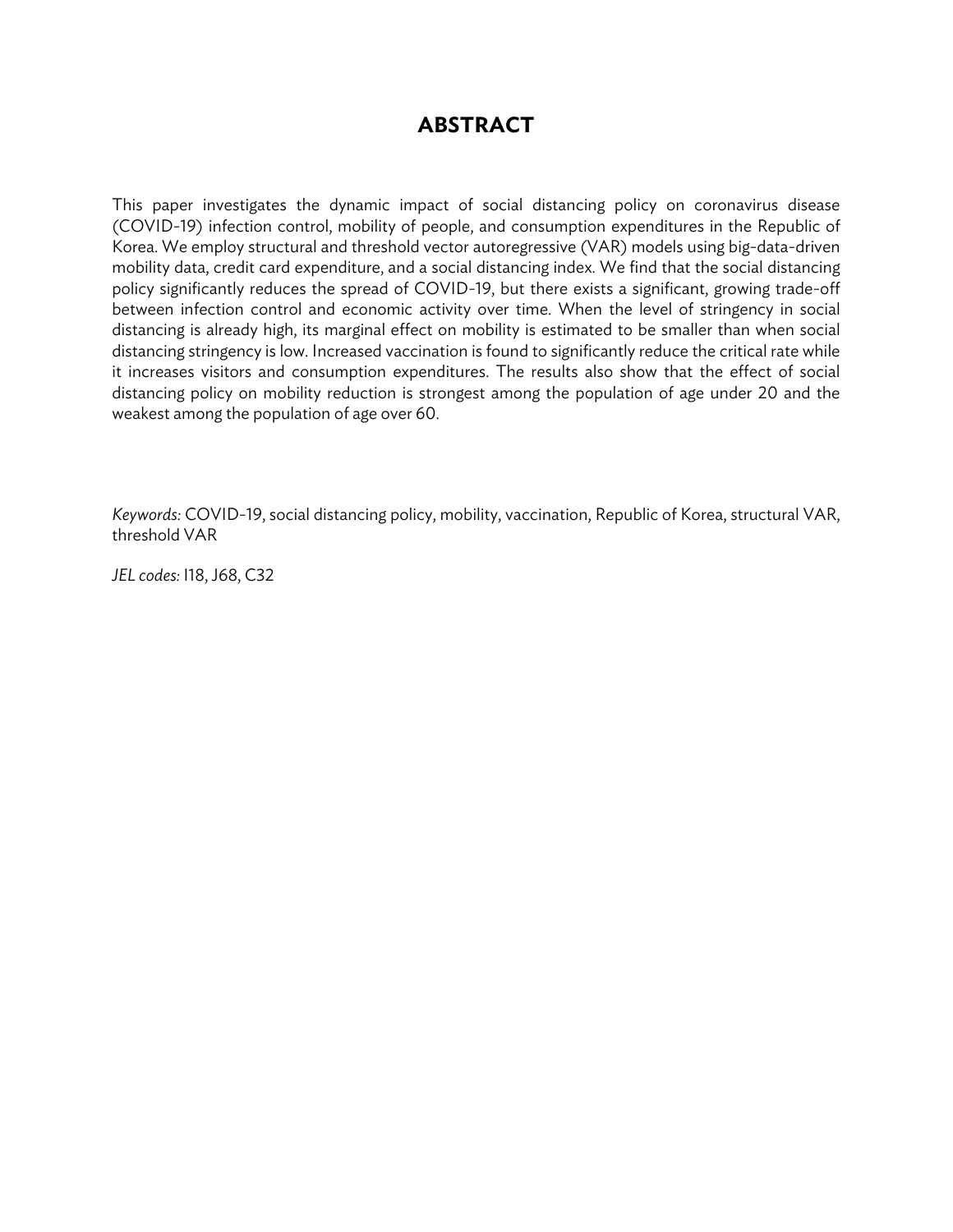## **I. INTRODUCTION**

The coronavirus disease (COVID-19) pandemic presented unprecedented challenges to public health and economic systems around the world. During the early stage of the pandemic,<sup>1</sup> and in the absence of vaccines, governments around the world combined physical distancing policies with stay-at-home orders, business and school closures, and restrictions on travel and mobility to reduce the virus transmission. Since then, social distancing policies have continued as an essential part of the overall strategy to contain the pandemic in many countries.

The Republic of Korea (ROK) was one of the first countries to be hit. The country witnessed a sharp rise of the confirmed cases and declared Daegu and Cheongdo—where the highly concentrated local transmissions were detected and announced—as special management zones in February 2020. While avoiding a nationwide lockdown, the ROK introduced strict social distancing policies to control the virus spread. Following the successful control of this first outbreak, the government continued to manage the recurrent waves by strategically loosening and tightening social distancing measures, without forcing the whole economy to pause.

The ROK's outbreak control was considered broadly successful at least until the end of 2021. In December 2020, Bloomberg ranked the ROK as the fourth efficient health care systems based on its Health-Efficiency Index, next to Singapore; Hong Kong, China; the People's Republic of China (PRC); and Taipei,China, in the pandemic response (Miller and Lu 2020). The ROK was one of the few economies that implemented strict border requirements instead of border closures. With these measures, international travel was still possible, although inbound travelers were subject to strict testing and quarantine rules for infection prevention and control (Ministry of Health and Welfare 2020).

Central to the ROK's pandemic management was its social distancing policy, implemented through nationwide health campaigns which began in late February 2020. In early May 2020, the government introduced a more systematic program, wherein it classified social distancing approaches into three: Levels 1, 2, and 3. This was further specified into a 5-Level program (Levels 1, 1.5, 2, 2.5, and 3), implemented on 7 November 2020. After more than six months, the government simplified the program (to Levels 1, 2, 3, and 4) effective 9 July 2021. $^2$ 

The government made efforts to follow criteria embedded in the multilevel social distancing to decide when to tighten or relax the rules. Each level specified detailed guidelines, providing rules and regulations for people, businesses, schools, and many public and commercial activities. Some examples include guidelines on the number of people permitted for gatherings and specific protocols to be followed by various establishments.

Before COVID-19 vaccines became available, social distancing was among the few options to effectively reduce the virus transmission. However, it also disrupted social and economic activities by restricting social gathering and people's mobility. This increased both the economic cost and resistance to the policy. Social distancing programs have evolved, reflecting the trade-off between

<sup>1</sup> The World Health Organization (WHO) declared COVID-19 as a pandemic on 11 March 2020.

Each level specifies detailed guidelines with a set of rules and regulations for people, businesses, schools, and many public and commercial activities. Examples include guidelines on the number of people permitted for gatherings and protocols to be followed by establishments.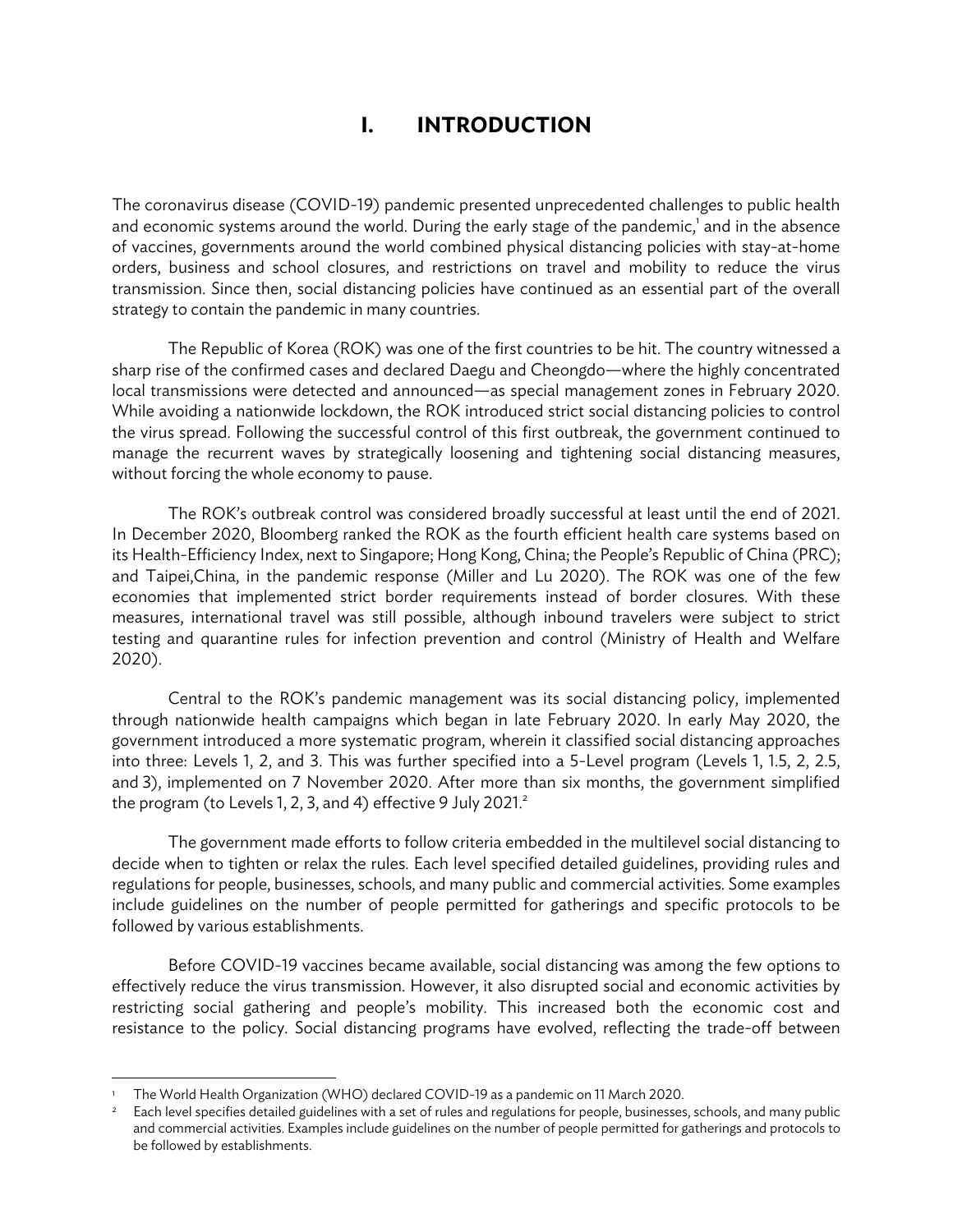#### 2 ADB Economics Working Paper Series No. 658

infection control and economic activity. Yet, amid growing social distancing fatigue, their effectiveness has been increasingly questioned. COVID-19 is unlikely to be the last pandemic. Lessons learned today would be important in managing future health crises. In this regard, understanding the dynamic relationship between social distancing measures and their impacts on COVID-19 containment and economic activity is critical for effective policy preparedness and responses.

Literature lags due to lack of data on large scale pandemic cases and social distancing practices. This paper aims to analyze comprehensively the effectiveness and economic cost of social distancing policy during the pandemic's long duration. Existing studies tend to focus on one-sided effect of social distancing policy such as its containment effect or economic impact during a particular period, most often less than 1 year. We look at both how effectively social distancing contains the virus spread and how the measures affect people's mobility and consumption spending over recurrent pandemic waves.

Recent studies note that social distancing's effectiveness depends on various factors, particularly public behavior and economic cost. Public acceptance of the policy would wane if the economic cost of following social distancing rules were to increase and/or if restrictions were to be drawn out over a long time. More than two years into the pandemic, the effectiveness of the policy is naturally affected by social distancing fatigue and the economic cost. We contribute to the existing literature by empirically examining (i) dynamic responses of infection and economic activity (proxied by people's mobility and consumption expenditure) in recurrent pandemic waves over nearly two years, (ii) the effect of social distancing policy on infection control and mobility by different age groups, and (iii) vaccination effects on severe disease cases and economic activity. To the extent of our knowledge, there has been no study investigating the dynamic impact of social distancing policy on both health and economic outcomes. It is also the first paper that attempts to examine the vaccination effect on people's mobility and consumption behavior during the pandemic.

We employ three novel data sets for the analysis of social distancing policy, people's mobility, and consumption expenditure. First, we create a daily social distancing index based on governmentimposed social distancing programs. This new index measures the granularity of different social distancing measures, describing the restrictiveness of social distancing measures that the government's official programs have imposed over different levels or stringency. Second, we use daily mobility data for visitors to Seoul and Gyeonggi province (together called the Seoul Metropolitan Area) from January 2019 to October 2021, as compiled by Korea Telecom (KT). Third, we apply daily credit card usage data from the financial services company BC Card in the same area as a proxy for consumption expenditure.<sup>3</sup> We also compute weekly averages from daily data to utilize the mobility data measured by age group to capture any policy impact variation by age.

We investigate the effect of social distancing policy on both infection control and economic cost using a structural vector autoregressive (SVAR) model and a threshold vector autoregressive (TVAR) model. The estimated impulse response functions show the dynamic responses of health and economic variables to a change in social distancing policy within the vector autoregression (VAR) system, where the infection control and economic activity are two operating targets of the authority.

These empirical methods have never been used in past studies on social distancing policy, but they are very useful and essential to capture dynamic relationships among social distancing policy, infections, and economic impacts. Social distancing policy endogenously responds to the state of the

<sup>&</sup>lt;sup>3</sup> BC Card holders comprise about 20% of market for credit cards in the ROK.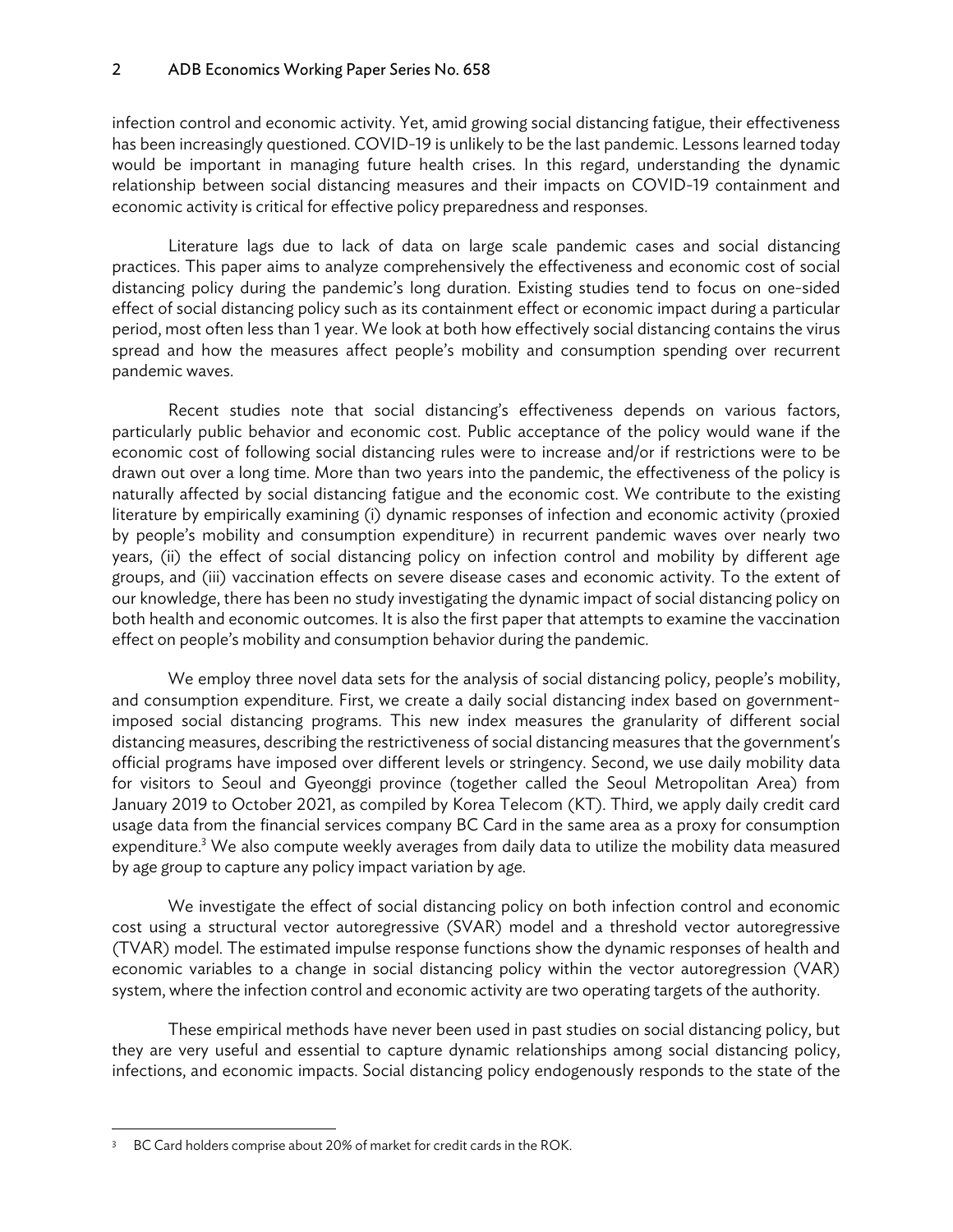pandemic in an economy, measured by the level of social infections. That is, when the social infection level, proxied by the number of confirmed people, increases, the government tightens social distancing policy. Then, people's mobility and economic activity (for example, consumption spending) decline. In such a case, the declines in mobility and economic activity can be in one part due to the increase in the infection level and in another due to the tightening of the social distancing policy. To precisely infer the effect of social distancing policy only, it is important to extract the exogenous changes in social distancing policy. Structural VAR models have been useful for identifying exogenous changes in policies such as monetary and fiscal policy. We also employ a structural VAR model to identify exogenous shocks to social distancing policy and to infer its sole effects.

In general, social distancing policy, the social infection level, people's mobility, and economic activity interact each other dynamically. The Korean government in its public communication indicated that it considers both the social infection level and economic condition when making decisions on the level of stringency and detail measures in social distancing policy. Following its decision, the new level of social distancing stringency would influence mobility and hence infection levels. People's mobility and economic activity would be also influenced by social distancing stringency and social infection levels. Such interactions would occur recursively, while the intensity of such recursive interactions change over time. In this regard, the structural VAR model can properly capture dynamic interactions among these variables under consideration.

We also employ a threshold VAR model that allows non-linearity in responses. Effects of social distancing policy may not be uniform over time, subject to the status of the economy and varying initial conditions such as pandemic duration, existing social distancing stringency, and other factors affecting public behavior. Loosening and tightening actions may also have a different effect. The threshold VAR is appropriate to account for such non-linear and asymmetric responses.

The results show that a tightening of social distancing policy significantly reduces the number of confirmed cases and reproduction rates (R0; the average number of people infected by one person). It also decreases mobility and consumption spending, and so increases economic cost. In the recurrent pandemic waves in the ROK, the responses in the number of confirmed cases have weakened while the responses in mobility and credit card spending have strengthened. That indicates a significant and growing trade-off is experienced between infection control and economic activity. We also find that when social distancing policy is intensified, the marginal effect of a unit increase in social distancing on mobility is smaller than when measures are less restrictive. Using the weekly data with age group analysis, we find the mobility reduction is strongest among the young population of age under 20 and weakest among the old population of age over 60.

We also add analysis of the effect of vaccination programs on health and mobility during 10 March 2021 to 14 October 2021. We find that vaccination significantly contributes to a reduction in severe disease cases caused by COVID-19 while visitors and expenditure increase as vaccination rates improve. These new findings add especially to the literature on the COVID-19 vaccination, which has been limited to investigating the health effect of vaccinations rather than their economic impact.

The next section reviews the literature on non-pharmaceutical interventions and vaccinations during health crises, along with their effectiveness. Sections III and IV discuss data on high-frequency visitor data and empirical modelling strategies. Section V then presents estimation results on the effects of social distancing policy and vaccination on COVID-19 infections, mobility, and economic activity. Section VI concludes with policy implications derived from the estimation results.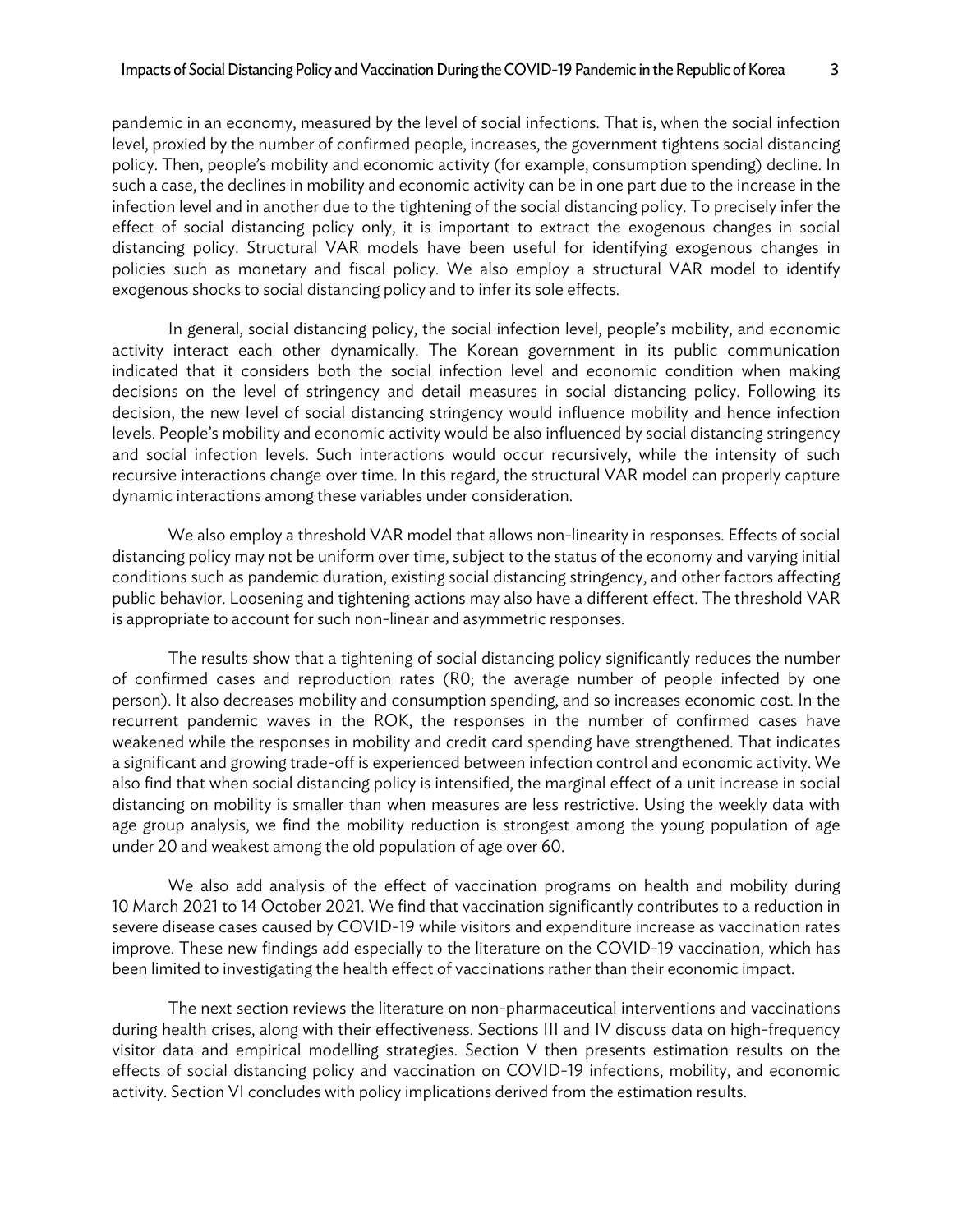#### **II. LITERATURE REVIEW**

During the COVID-19 pandemic, a growing literature has developed on the effectiveness of policies to mitigate infections and deaths from the disease through lockdowns, canceled public events, school closures, including the wearing of masks in public. Such measures are collectively referred to as non-pharmaceutical interventions (NPIs).

Several studies find NPIs are effective for limiting mobility, which slows down the infection speed. However, some NPI measures take time to curb infections, and their effectiveness varies by country and specific measure (Brzezinski et al. 2020; Cacciapaglia and Sannino 2020; Engle, Stromme, and Zhou 2020; Painter and Qiu 2020; Prem et al. 2020; Thu, Ngoc, and Hai 2020; Abouk and Heydari 2021). For instance, Deb et al. (2020) find containment measures very effective in flattening the "pandemic curve," but some heterogeneity in effectiveness is observed across countries. The containment measures tend to be more effective in countries where they were implemented more quickly and in countries with lower temperatures and population density, a larger share of the elderly in total population, and stronger health systems.

Although many studies find that lockdowns and NPIs can help control infection, many factors influence their effectiveness. Economic hardship during lockdowns may compromise compliance with mobility restrictions. As the pandemic persisted, social distancing fatigue weakened policy effectiveness. Barro (2020) investigates the effectiveness of NPIs in 45 cities in the United States (US) during the 1918–1919 Great Influenza Pandemic. Based on the results, he argues that NPIs were not maintained long enough to have a significant effect on reducing overall deaths. Or the containment measures may flatten the curve by merely delaying the onset of the pandemic. Similarly, a simulation by Forslid and Herzing (2021) shows that during the COVID-19 outbreak, an early quarantine only postpones virus transmission. However, when the length of quarantine is extended, economic cost increases. In addition, delayed quarantines increase the trade-off between infection control and economic cost by leading to higher peak levels of infection and fatalities against potential economic losses. Goldstein, Yeyati, and Sartorio (2021), using panel data for 152 countries, find that lockdowns tend to reduce the spread of the virus and the number of related deaths significantly. Yet, the effect also weakens significantly after 120 days of strict lockdown. Using data on 120 countries to analyze compliance to lockdown measures, Yeyati and Sartorio (2020) find that lockdown compliance declines over time and is lower in economies with stricter quarantines, lower incomes, and higher labor uncertainty.

Several studies focus on which specific NPIs are more effective. Askitas, Tatsiramos, and Verheyden (2020) find that cancellation of public events and restrictions on private gatherings have the most prominent effects on both mobility and COVID-19 cases, followed by school and workplace closures. Chen and Qui (2020) find that centralized quarantine is the most effective NPI measure, followed by lockdown, school closure, and wearing masks. Meanwhile, Haug et al. (2020) find that less disruptive NPIs can be as effective as more intrusive national lockdowns. They find that curfews, shop and restaurant closures, mandatory working from home, and closure of schools are the most effective. In contrast, enhancing testing capacity and case detection strategy, border health checks, and environmental cleaning have been least effective. Abouk and Heydari (2021) find that statewide stayat-home orders had the biggest effect on reducing mobility in the US compared with other measures such as nonessential business closures and bans on large gatherings.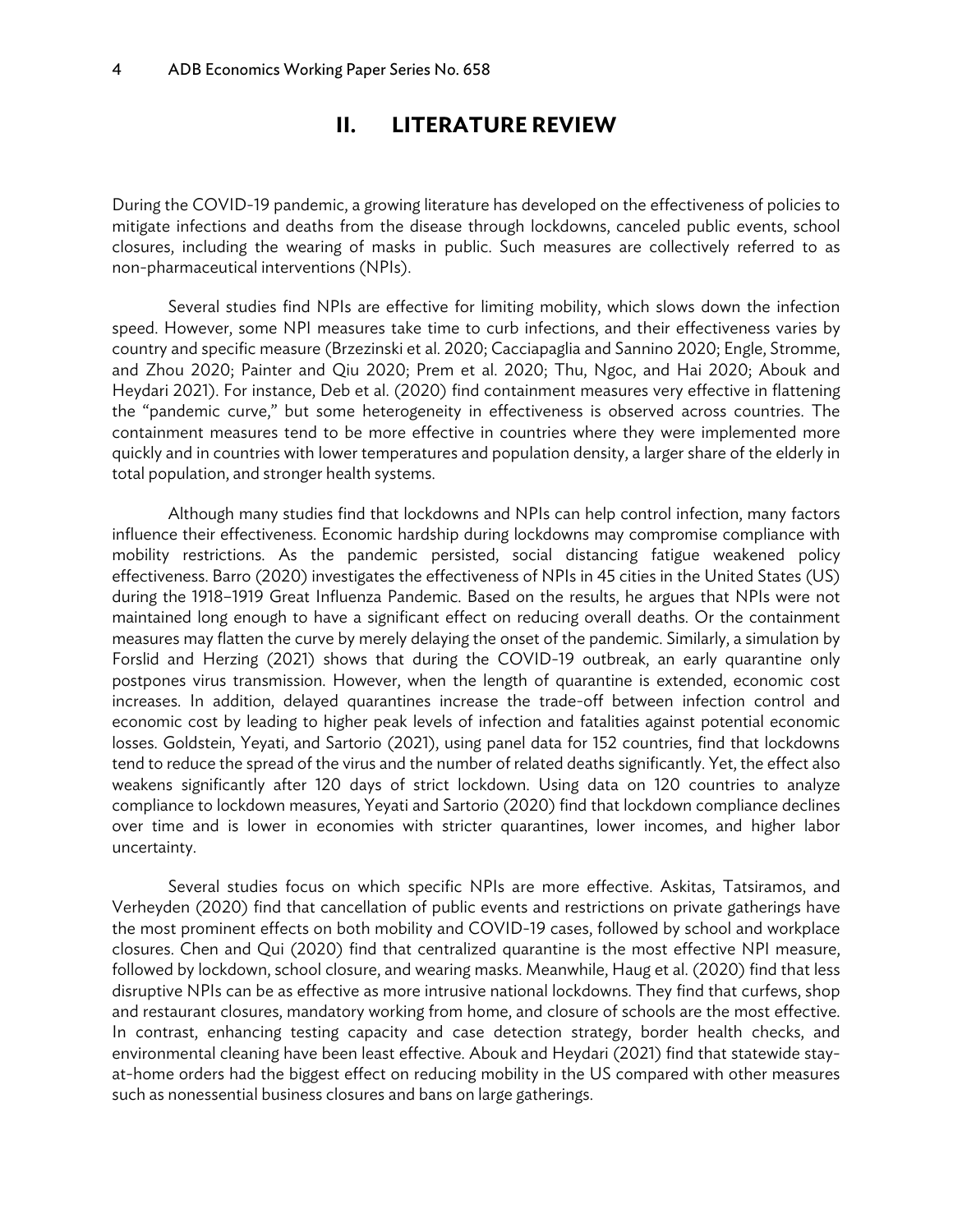Li et al. 2021). Some studies have examined the effect of COVID-19 vaccination by focusing on its role in mitigating public health risks. Many find that although vaccinations have had substantial impact in protecting against hospitalizations and deaths, inoculation programs need to be complemented with NPIs (Moghadas et al. 2020, Sah et al. 2021, Vilches et al. 2021, Yang et al. 2021, Chen et al. 2022). For instance, Moghadas et al. (2020) estimated that vaccination reduced non-intensive-care-unit hospitalizations by 63.5%, intensive-care hospitalizations by 65.6%, and deaths by 69.3%. Others found that NPIs can be relaxed after vaccination rates reach a certain threshold (Marziano et al. 2021, Yang et al. 2021, Pan et al. 2022). Pan et al. (2022) found that a vaccination coverage of about 50% was needed for the safe relaxation of NPIs where vaccine effectiveness was about 79%. $^4$ 

can have more effect when combined with other interventions selectively (Ferguson et al. 2020,

A few studies use real-time, high-frequency data such as mobile data to measure mobility and its responses to the virus outbreaks and policy measures. For example, Couture et al. (2021) used smartphone data from 23 million devices visiting 37 million venues a day to develop indexes to quantify movements and social contacts in the US. Barwick et al. (2020), with mobile phone records for 71 million users, employ the difference-in-difference framework to study the COVID-19 labor market impacts in Guangdong, PRC. Unemployment measures using call records to the government hotline for unemployment benefits suggest that the unemployment rate rose about 30% to 60% from January to September 2020. Chen and Pope (2020) use smartphone data covering almost 2 million users in 2016 to document cross-sectional variation in geographic movement across cities and income groups. Engle, Stromme, and Zhou (2020), making use of the Google mobility data from smartphones, find that US counties with a higher share of older people, a larger share of jobs that are 'teleworkable', a higher median income, or lower use of public transportation are also more responsive to stay-at-home orders.

The dramatic rise and fall of COVID-19 cases in the early phase of the pandemic followed by the relatively low number of confirmed cases in the ROK have also drawn research attention. With intensive contact tracing and active quarantine policies, the virus seemed to have been under control until a case without travel history and epidemiological link was reported on 16 February 2020 (Kim et al. 2020). Lee, Kwon, and Lee (2021) analyze the effects of school closure, social distancing, quarantine and isolation and find the absence of social distancing leads to an epidemic wave irrespective of the model assumption for the infection risk of the exposed. In the scenario that assumes non-infectivity of the exposed, early detection and isolation are significantly more effective than quarantine. In the scenario where the exposed also contribute to infection, quarantining them is as important as isolating the infectious. Chen, Fang, and Huang (2021) find that the combined interventions of non-lockdown social distancing and testing-contact tracing can reduce the reproduction rate to less than one and rapidly contain the epidemic. Dighe et al. (2020), examining the ROK's "test, trace, isolate" strategy, argue that strong social distancing measures contributed to the country's successful outbreak control, while early adoption of testing and contact tracing was important.

<sup>4</sup> The US Centers for Disease Control and Prevention describes vaccine effectiveness as a measure of how well vaccination protects people against outcomes such as infection, symptomatic illness, hospitalization, and death. It is typically measured through observational studies designed to estimate individual protection from vaccination under "real-world" conditions.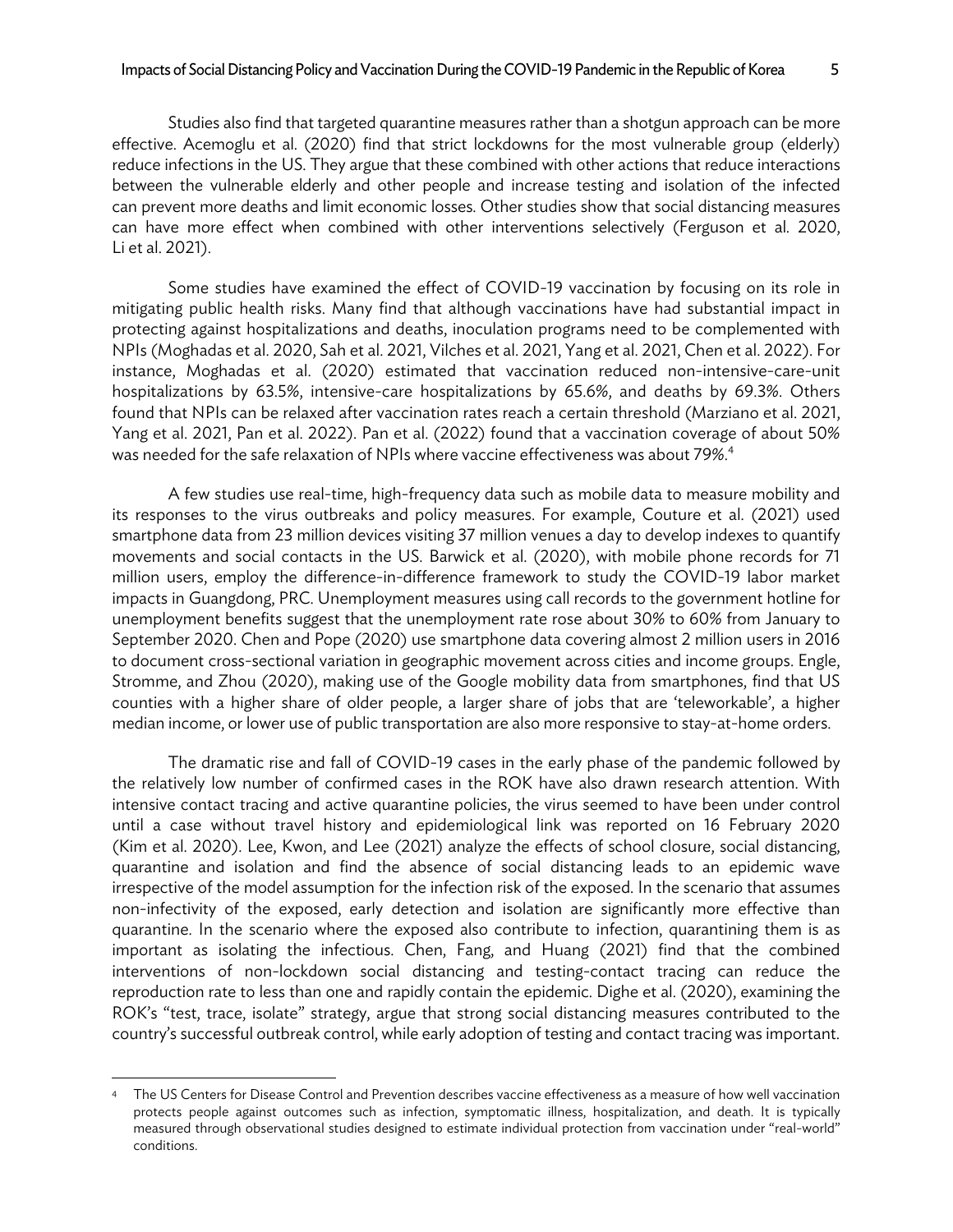#### **III. DATA**

We collected both daily and weekly data for people's mobility, credit card spending, confirmed cases, and reproduction rates from 20 February 2020 to 14 October 2021 as well as critical cases and vaccination rates from 10 March 2021 to 14 October 2021. For the weekly data, mobility measure by age group is added to analyze policy impact by age.

We used big-data driven mobility data from Korea Telecom (KT). The mobility is shown as the number of visitors to Seoul and Gyeonggi province, together called the Seoul Metropolitan Area (SMA) which accounts for a majority share of confirmed cases in the ROK.<sup>5</sup> The number of visitors draw from the long-term evolution signal data that KT collects. The data serve as a reliable representative sample as the KT users account for 25% (17.4 million) of total mobile phone subscribers in the ROK. $^6$  Statistical methods are applied to estimate the entire visitor populations.

Data sets for analysis include the number of resident visitors and nonresident visitors at a district level at a daily frequency from 20 February 2020 to 14 October 2021 and at a weekly frequency from 7th week of 2020 to 41st week of 2021.<sup>7</sup> The weekly data additionally contain the number of visitors by age group. Resident visitors are defined by those who (i) live or work within a district, (ii) do not frequently or periodically visit tourism sites in the district (8 or fewer visits per month), and (iii) stay in the district for more than 10 minutes or stay in a tourism site for more than 30 minutes. Nonresident visitors are defined by those who (i) do not live or work within a district, (ii) do not frequently or periodically visit the district (three or fewer visits per month), and (iii) stay in the district for more than 10 minutes or stay in a tourism site for more than 30 minutes.

We also obtained daily credit card (BC card) expenditure data for Seoul and Gyeonggi province from the Data Lab of Korea Tourism Organization. Credit card spending is a good proxy for private consumption as it is the top mode of payment in the ROK, accounting for more than 70% of payments for private consumption expenditure. The data include aggregate spending by BC credit card holders. It is worth noting that mobility data and credit card spending data are from separate sample groups. Daily confirmed COVID-19 cases and critical cases, reproduction rates were downloaded from Our World in Data (Ritchie et al. 2020). Vaccination rates were from the Open Government Data portal of the Ministry of Interior and Safety.

Figure 1 shows that the changes in the number of resident visitors (in blue) and nonresident visitors (in orange) to SMA generally move in the same direction but there are a few periods when they diverge. The changes in resident visitors tend to stay in positive territory except for several periods with caseload spikes in the first year of the pandemic whereas nonresident visitors continue to show negative growths throughout the periods. This implies that the pandemic hit hard long-distance leisure trips where short-distance leisure trips thrived even during the health crisis. Credit card spending tend to move together with the total number of visitors.

<sup>5</sup> As of 6 October 2021, Seoul had 104,723 confirmed cases, while Gyeonggi 94,107 cases. These accounted for 63% of the total confirmed cases in the ROK at the time. 6 Unlike the older call detail record (CDR) data, which is irregularly generated and has a large gap between data points, the

long-term evolution signal data are generated every 5 minutes on average, even when a mobile phone is not being used. Thus, it is a more powerful tool in capturing accurate movement patterns as it generates 7,000% more data than CDR.<br>7 There are 42 districts (called Si or Gun) in Gyeonggi province, and 25 districts (Gu) in Seoul.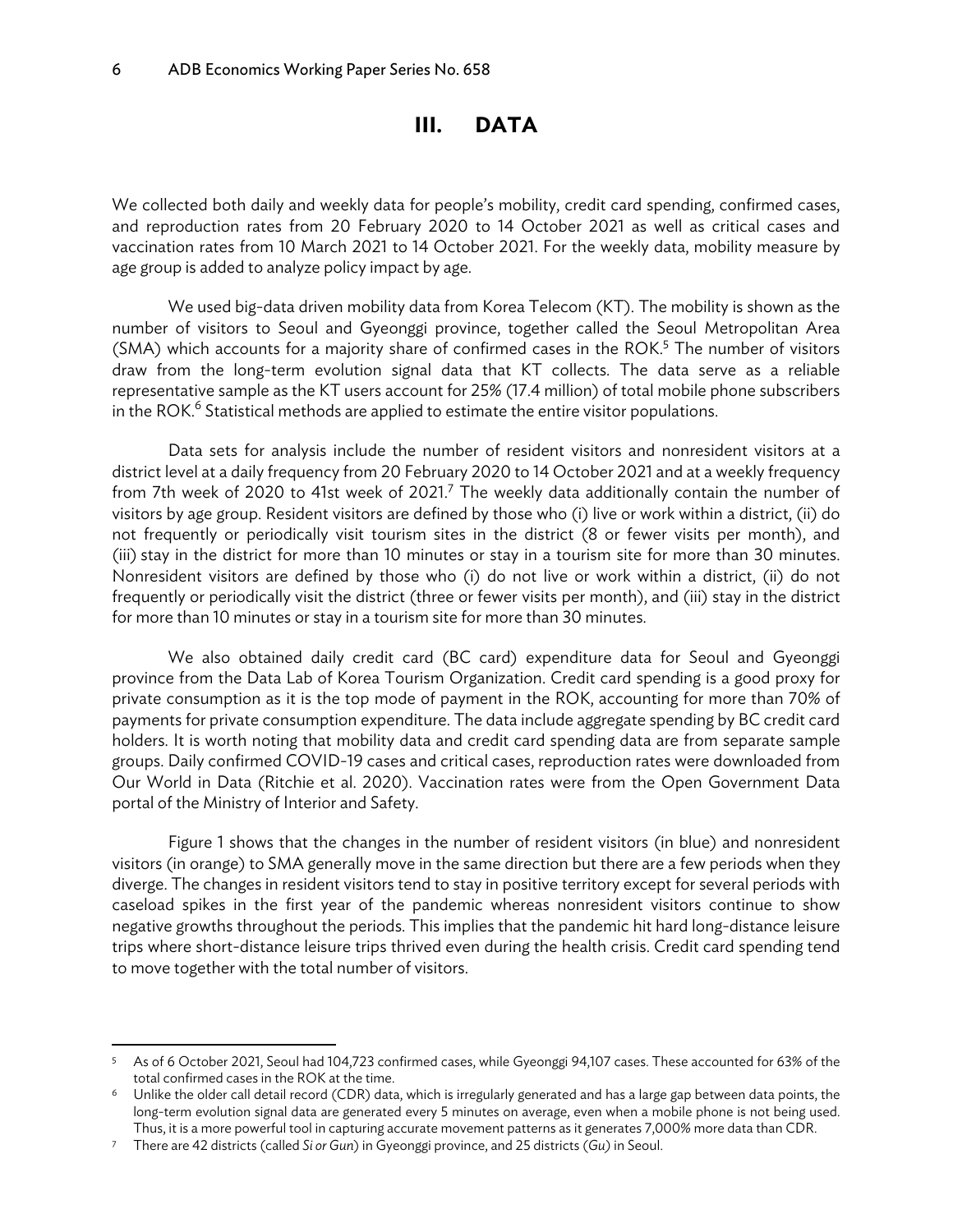



The ROK experienced three distinct outbreaks since February 2020 before its vaccination drive picks up speed in June 2021. The COVID-19 vaccination began on 26 February 2021, but due to vaccine shortages in the early stage, vaccination made slow progress until mid-2021. The last outbreak in the sample coincides with a rapid pick up in vaccination.

While the COVID-19 situation remained largely under control during the sample period, sporadic surges continued in often geographically or socially concentrated areas. The government combined efforts with government agencies and local government units to continually adapt to the changing situations.

The official social distancing programs in ROK have changed a few times during the pandemic, which makes it challenging to use the original data for an empirical analysis. $^8$  To precisely measure the level of social distancing level in SMA, we first created a (new) normalized five-scale index by matching and linking different levels in each social distancing program so that it is comparable throughout the analysis period.<sup>9</sup> Then, a more refined social distancing policy index (SD) was

<sup>8</sup> At the early stage of the pandemic, the social distancing in the ROK was more or less a campaign but developed into multilevel programs based on the severity of the COVID-19 situation. On 6 May 2020, the government introduced a more systematic program with three levels (1, 2, and 3). Since 7 November 2020, a 5-level program (1, 1.5, 2, 2.5, and 3) had

been implemented until it was simplified into four levels (1, 2, 3, and 4) on 1 July 2021.<br>9 Seoul Metropolitan Area is the metropolitan area of Seoul, Incheon, and Gyeonggi province. It is one of the major target regions for the social distancing policy in the ROK. This paper uses Seoul Metropolitan Area for analysis to term a geographical unit that covers both Seoul and Gyeonggi province.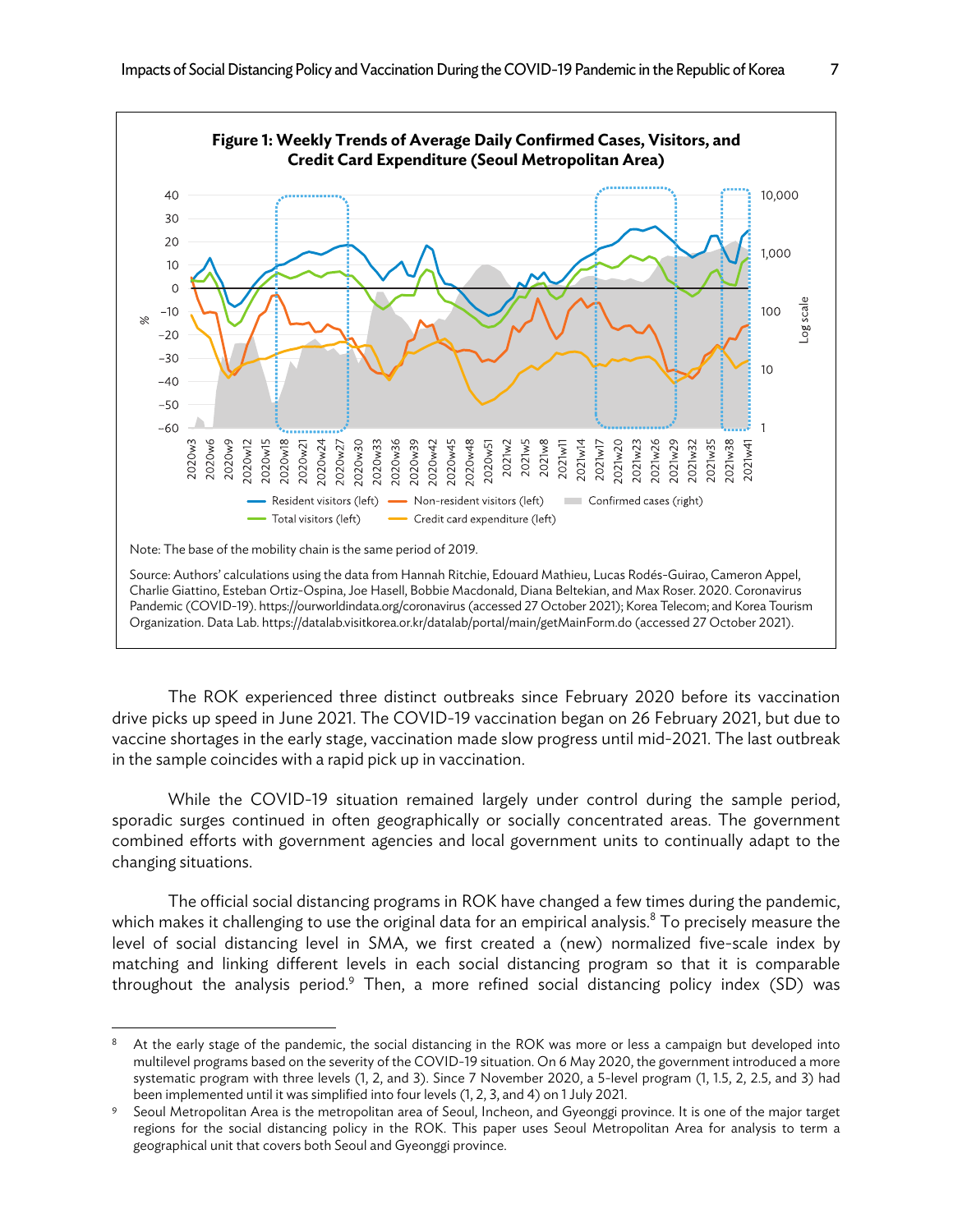constructed to adjust minor policy intensity changes within the same social distancing level. The adjustment was made using detailed public information such as press releases from the Central Disaster and Safety Countermeasures Headquarters. Most adjustments led to ± 0.1 to 0.5 changes in SD. Minor policy changes include introducing quick response (QR) code-based entry logs (+0.1), banning gathering in nightclubs (+0.2), allowing high school seniors to return to school (-0.2), and easing restrictions on entry to concerts and sports stadiums (-0.4), to list a few. Figure 2 presents the new index and the refined index for social distancing policy in SMA.



Note: The COVID-19 phases are divided into the first to the fourth wave based on when the number of confirmed COVID-19 cases and the social distancing policy reached to local minimums after a local maximum of the number of confirmed cases: the first wave is from the beginning of the COIVD-19 pandemic to 5 May 2020, the second wave from 6 May 2020 to 19 October 2020, the third wave from 20 October 2020 to 23 March 2021, and the fourth wave from 24 March 2021, to the end of the analysis period. The periods by variant are based on information from public releases and news reports.

Source: Authors' calculations using the data from the Central Disaster and Safety Countermeasures Headquarters; Hannah Ritchie, Edouard Mathieu, Lucas Rodés-Guirao, Cameron Appel, Charlie Giattino, Esteban Ortiz-Ospina, Joe Hasell, Bobbie Macdonald, Diana Beltekian, and Max Roser. 2020. Coronavirus Pandemic (COVID-19). https://ourworldindata.org/coronavirus (accessed 27 October 2021); and Korea Telecom.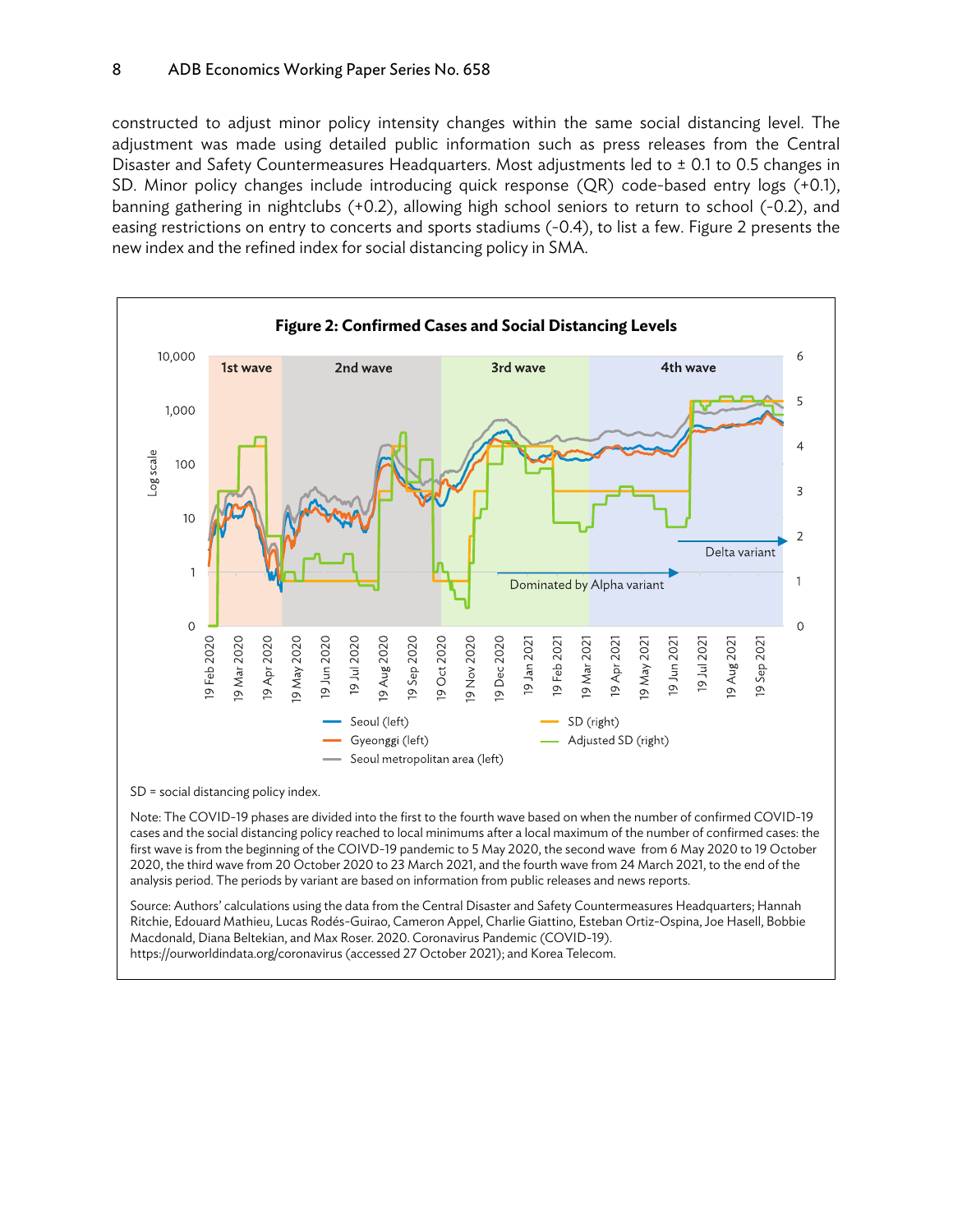We assume a structural vector autoregressive (SVAR) model where the variables of interest are presented in a structural form equation:

$$
A_0 y_t = c + A(L)y_{t-1} + \varepsilon_t \tag{1}
$$

where  $y_t$  is an  $n \times 1$  vector of  $n$  endogenous variables,  $A_0$  denotes a matrix containing contemporaneous interactions among the variables,  $A(L)$  are a matrix polynomial in the lag operator  $L$ ,  $y_t$  is an  $n \times 1$  data vector, and  $\varepsilon_t$  is an  $n \times 1$  structural disturbance vector. By assuming that structural disturbances are mutually uncorrelated and  $var(\varepsilon_t) = \Lambda$ . A is a diagonal matrix where diagonal elements are the variances of structural disturbances.

To recover the structural form of the VAR, we begin with the reduced form as follows:

$$
y_t = c + B(L)y_{t-1} + u_t \tag{2}
$$

where  $B(L)$  are a matrix polynomial in the lag operator L,  $u_t$  is a vector of the reduced-form residuals at time t and  $var(u_t) = \Sigma$ . In general, reduced-form residuals are linear combinations of the structural disturbances as follow:

$$
\varepsilon_t = A_0 u_t \tag{3}
$$

which implies:

$$
\Sigma = A_0^{-1} \Lambda A_0^{-1} \tag{4}
$$

Following Sims (1980), we impose recursive zero restrictions on contemporaneous structural parameters by applying Cholesky decomposition to the Σ. In this case,  $A_0$  becomes a lower triangular matrix.

In our empirical model,  $y_t$  includes four variables at either daily or weekly frequency: (i) the number of confirmed cases, (ii) the social distancing policy index (SD), (iii) the number of total, resident, or nonresident visitors to SMA, and (iv) the credit card expenditure. A logarithmic transformation is applied for the number of confirmed cases, mobility, and expenditure, and then multiplied by 100. Seven lags are included in the daily models, and 4 weeks are included in the weekly models. Seven dummy variables for each day of the week are also included in the daily models. For the last 7 months in the analysis when COVID-19 vaccination was administered, we use five variables to assess the impact of vaccination by removing the number of confirmed cases and adding critical rates and vaccination rates instead.

It is particularly interesting to assess the effects of SD shocks on the three variables: the severity of pandemic, mobility, and credit card expenditure. As we assume the number of confirmed cases is contemporaneously exogenous to SD, this model ordering implies that we exclude endogenous response of SD to the number of confirmed cases. In addition, SD is assumed to be contemporaneously exogenous to mobility and credit card expenditure. In other words, the number of confirmed cases would affect SD immediately while it would take a while before renewed SD affects the number of confirmed people. Changes in SD would first affect mobility, consumption expenditure,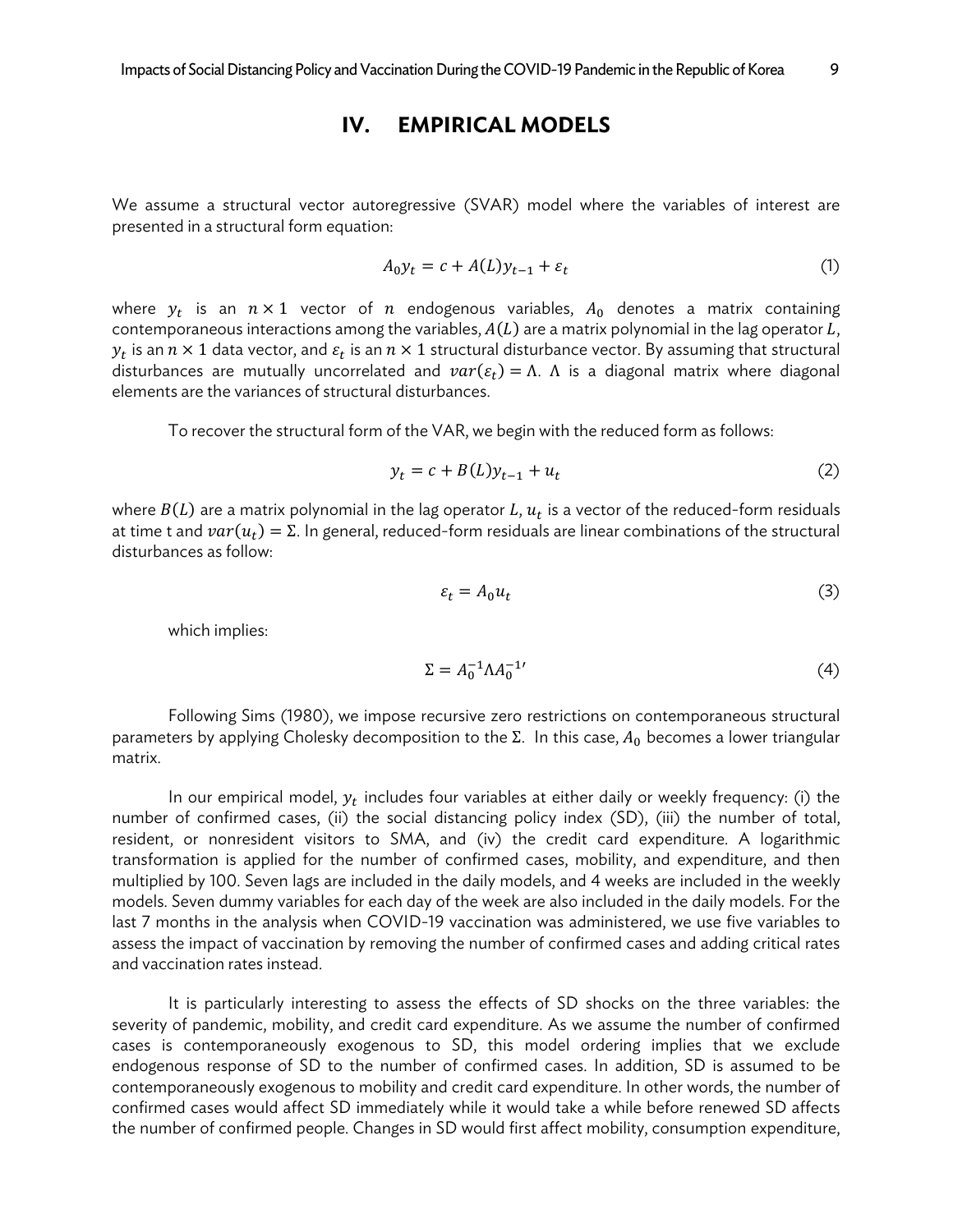and then the number of confirmed cases. However, it requires some time for the infected to show symptoms and get tested before they count in the number of confirmed cases. SD may respond to economic activity (proxied by consumption expenditure), but it would again take some time before getting reflected in economic variables to influence the decision on SD as most economic data are announced with a lag of several weeks. Alternative identifying assumptions are tested for robustness in Section V.

In addition, a threshold vector autoregressive (TVAR) model is considered to capture any asymmetric responses depending on the regime. We assume the following structural threshold form equation:

$$
y_t = A^1 y_t + B^1(L) y_{t-1} + (A^2 y_t + B^2(L) y_{t-1}) I(c_{t-d} > \gamma) + \varepsilon_t
$$
\n<sup>(5)</sup>

where  $y_t$  is an  $n \times 1$  vector of  $n$  endogenous variables,  $B^1(L)$  and  $B^2(L)$  are a matrix polynomial in the lag operator L, and  $\varepsilon_t$  is an  $n \times 1$  vector of structural disturbances.  $c_{t-d}$  is the threshold variable that determines the regime, and  $I(c_{t-d} > \gamma)$  is an indicator function that equals 1 when  $c_{t-d} > \gamma$ , and 0 otherwise. We consider SD as the threshold variable,  $c_{t-d}$ .

In addition to the lag polynomials changing across regimes, contemporaneous relationships between variables may change as well.  $A<sup>1</sup>$  and  $A<sup>2</sup>$  reflect the "structural" contemporaneous relationships in each regime. We also impose recursive zero restrictions on contemporaneous structural parameters as in the baseline model.

The computation of impulse response functions of TVAR follows Koop, Pesaran, and Potter (1996). The nonlinear IRF structure of the model are defined as:

$$
NIRF_{y}(k, \Omega_{t-1}, \varepsilon_{t}) = E[y_{t+k} | \Omega_{t-1}, \varepsilon_{t}] - E[y_{t+k} | \Omega_{t-1}]
$$
\n(6)

where  $y_{t+k}$  is an  $n \times 1$  vector of  $n$  endogenous variables at horizon  $k$ ,  $\Omega_{t-1}$  is the information set before the time of shock  $t$ .

Equation (6) implies that the impulse response depends on the initial conditions and that there is no restriction regarding the symmetry of the shocks. Moreover, in the less intense social distancing policy regime, the size of the policy shock matters since a small shock is less likely to induce a change in the regime. Therefore, the impulse responses function for TVAR model is conditional on the entire history of the variables and the size and direction of the shock.

We construct the nonlinear IRF using the bootstrap procedure like Balke (2000). We calculated the conditional expectations by simulating the model. We randomly draw vectors of shocks  $\varepsilon_{t+i}, j = 1$  to k and then simulate the model conditional on an initial condition  $(\Omega_{t-1})$  and a given realization of  $\varepsilon_t$ . We repeat the simulation for  $-\varepsilon_{t+j}$  to eliminate any asymmetry that might arise from sampling variation in the draws of  $\varepsilon_{t+i}$ . This is repeated 500 times, and the resulting average is the estimated conditional expectation.

In addition to a 4-variable TVAR model, we also consider a 3-variable TVAR model only with the number of confirmed cases, SD, and mobility to save the degree of freedom in an analysis by age group using weekly data.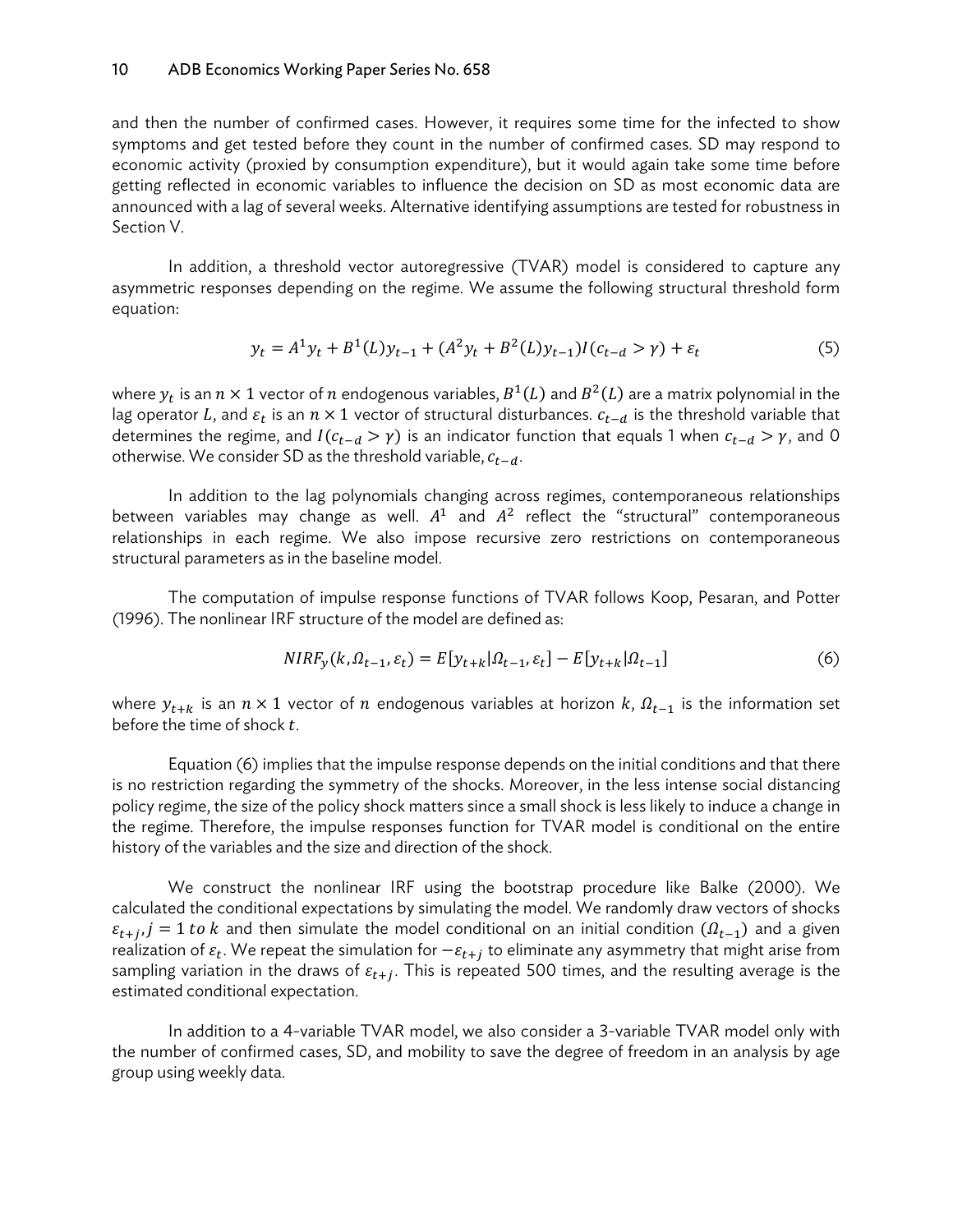### **V. RESULTS**

#### A. Models with Daily Data

#### (1) Structural Vector Autoregression

Figure 3 shows the impulse response from the four-variable structural VAR model. The second column presents impulse responses to tightening social distancing policy shocks in SMA.

The impulse responses suggest that a tightening of social distancing policy by one standard deviation starts to decrease the number of daily confirmed cases in 18 days and its impact lasts for 56 days significantly at the 95% level. The maximum decrease of –7% is found in about 40 days. In addition, the number of visitors to SMA significantly decreases for the first 9 days, recovering to the original level at day 20 after the SD shock. Credit card expenditures show a significant decline from day



Note: The dashed and dotted lines are 68% and 90% probability bands, respectively. Each small chart represents the response of a variable in a given row to a one-standard-deviation shock in a variable in a given column.

Source: Authors' calculations.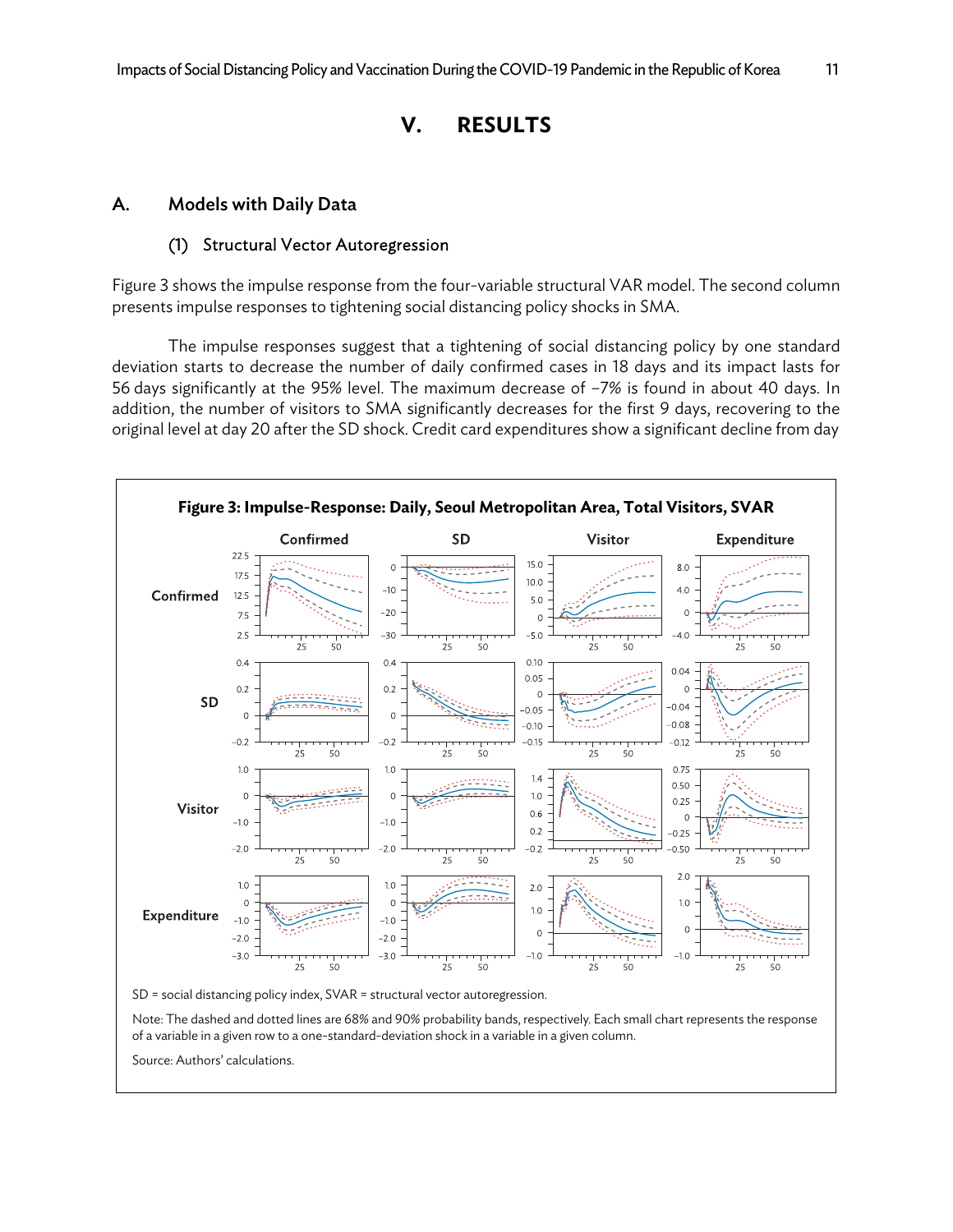3 to 10, then quickly recovered to its initial level and increased thereafter. The results suggest a tradeoff exits between infection control and economic activity. Implementing the social distancing policy substantially reduces the number of confirmed cases and its impact lasts long. Its effect on credit card expenditures is also significant, but short-lived, which reflects the release of pent-up demand.

In response to a shock to the number of confirmed cases, the social distancing policy index increases in several days. This suggests that social distancing policy endogenously responds to the confirmed case shock with several days of delays. The mobility and credit card expenditure decline significantly. The declines in mobility and consumption expenditure are also significant under a shock to the number of confirmed cases. This implies the net effect of social distancing policy on economic activity may be smaller than observed following social distancing policy changes. With the confirmed cases rising, social distancing policy—which endogenously responds to confirmed cases—would be adjusted and the decline in economic activity may be due not only to tightened mobility restrictions but also to fear of infections.

Figure 4 shows the impulse responses of resident and nonresident visitors to a tightening social distancing policy shock. Visits to SMA by residents significantly decrease up to 9 days (significant at 95% level) with the maximum fall, a –0.27% decline, happening 7 days after the shock. Nonresident visitors show a significant decline up to 14 days with a maximum decrease of –1.1% in about 8 to 9 days after the impact. Therefore, the effects of social distancing policy on nonresident visitors are stronger and more persistent than those on resident visitors, implying that mobility restrictions restrict longdistance travel much more than short trips.



Figure 5 presents the impulse responses during each wave of the COVID-19 pandemic.<sup>10</sup> The decline in confirmed cases is significant during the first and second waves, but not in the third and the fourth waves. Mobility and consumption expenditure significantly decrease in all subperiods, with varying degrees. The declines are larger later, particularly in the third wave, than in the first and

The data in the first wave are lumped together with the ones in the second waves due to the limited number of samples.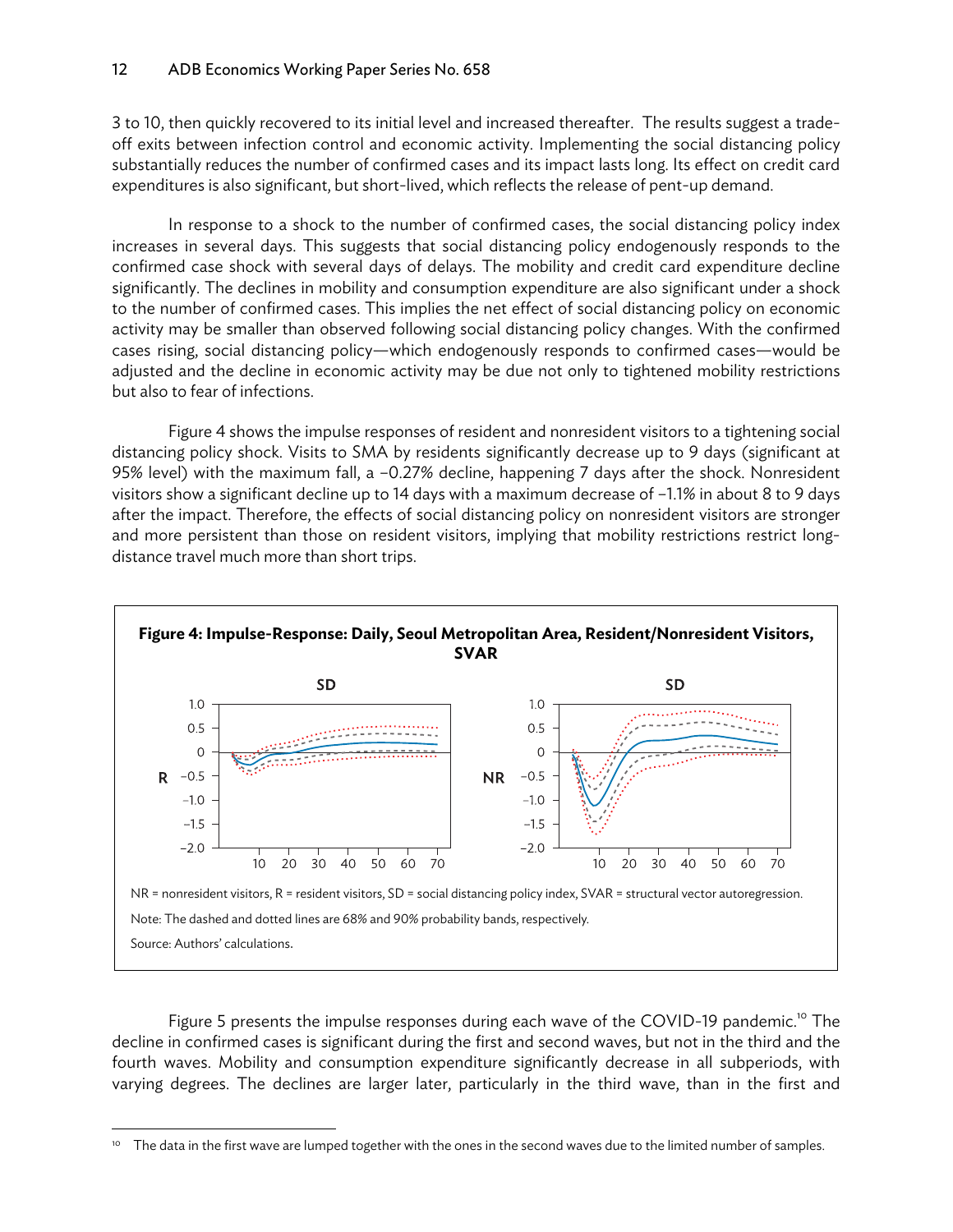second waves. This suggests that while the health benefit of social distancing declines with recurrent outbreaks, the economic costs continue to be significant. That is, the trade-off in social distancing policy between infection control and economic activity may have increased over time. Net gains from tighter mobility restrictions appear to diminish with repeated outbreaks as economic activity declines significantly while the number of confirmed cases does not.



To assess the effectiveness of social distancing policy on flattening the curve, we use the reproduction rate instead of the number of confirmed cases. Figure A1 in the appendix shows the reproduction rate decreases in response to the tightening social distancing policy shock, although with a slight delay. The reproduction rate significantly declines in 13 days with the peak of impact at –0.0158% at day 19. Then, reproduction rate slowly recovers to original level in the long term. Responses of other variables are similar to those of confirmed cases in the model. In the first column of graphs, SD increases over time in response to the shocks to the reproduction rate. Reproduction rate shocks decrease mobility and consumption expenditure significantly. Figure A2 shows the impulse response to tightening social distancing policy shocks in the models with resident and nonresident visitors. Resident visitors significantly decrease up to 7 days at the 95% significance level with the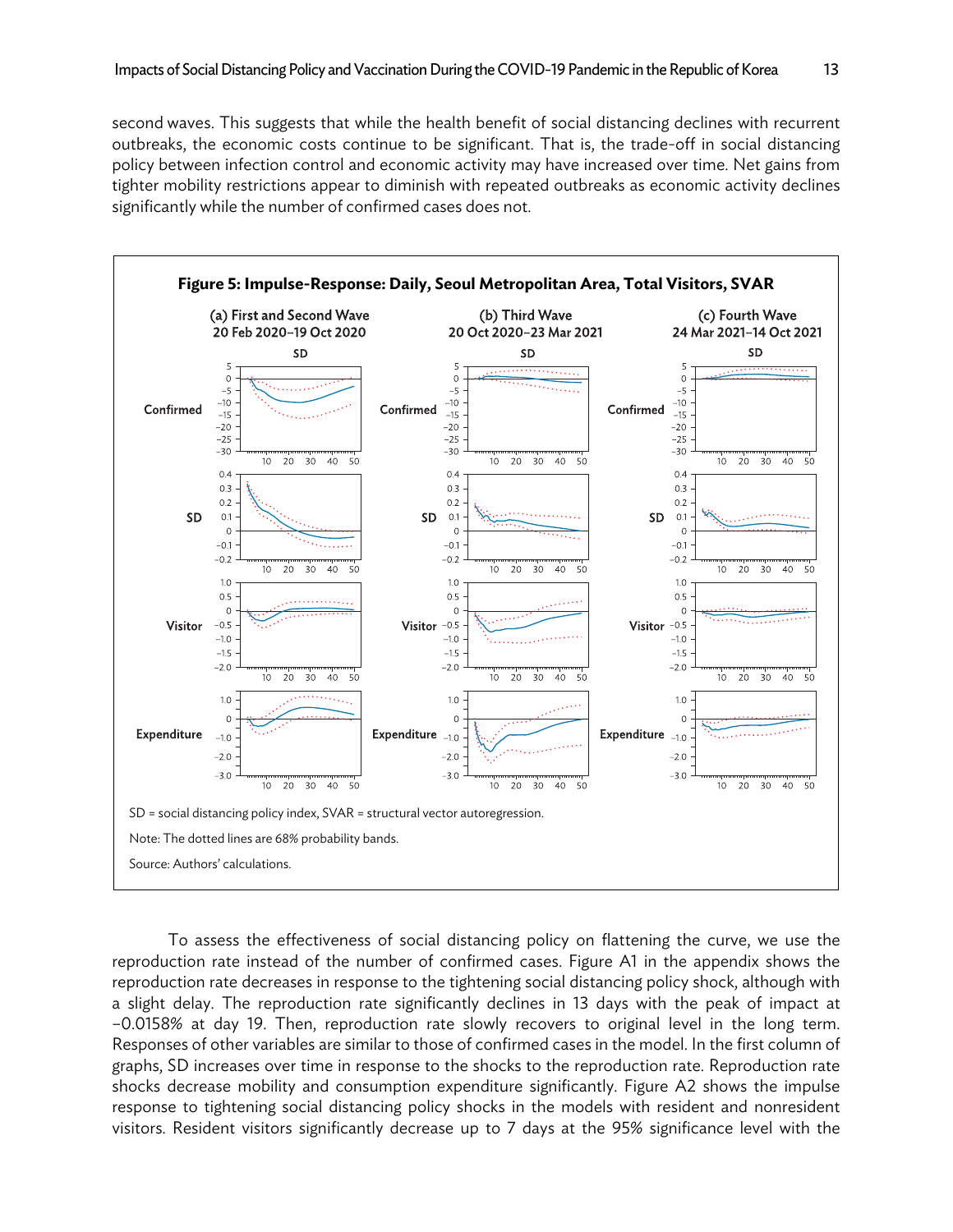maximum effect of –0.22% in 6 days after the shock. On the other hand, nonresident visitors show a significant decrease up to 14 days, with a maximum decrease of about 1% in about 8 days after impact. As in the model with the confirmed cases, the effects on nonresident visitors are larger and more persistent than those on resident visitors.

For robustness check, we first experiment with alternative assumptions on lag lengths. In the earlier daily VAR models, we used seven lags. When we consider alternative lag lengths, the results are similar. Figure A3 in appendix shows the impulse response to tightening shocks to social distancing policy when four and ten lags are assumed. We also consider alternative identifying assumptions. We initially assumed that the number of confirmed cases is contemporaneously exogenous to visitors and expenditures, but not to social distancing policy. Alternatively, we assume that (i) social distancing policy is contemporaneously exogenous to the number of confirmed cases, visitors, and expenditure, and (ii) these three variables are contemporaneously exogenous to social distancing policy. Figure A4 suggests that the results are not qualitatively different.

#### (2) Threshold Vector Autoregression

This section uses the threshold VAR models to investigate if the effectiveness of social distancing measures varies by the initial level, size, and direction of a policy shock. The effects of tightening or loosening social distancing measures may depend on its level at the time of implementation. Beginning from a more relaxed level, a tightening of social distancing measures may control the spread of infection with less economic damage. But when social distancing policy is already strict, additional tightening may no longer exert expected effects.<sup>11</sup> The size of shocks may also matter. The policy effects may not be proportional to the size of tightening (or loosening) actions. Moreover, the effects may be asymmetric, depending on whether the social distancing policy is being made more stringent or relaxed.

Figure 6 presents the impulse responses to tightening and loosening social distancing policy shocks, when the level of social distancing regime is either stringent or relaxed. Results show that under the restrictive regime (a high SD level), SD shocks have a stronger effect on the number of confirmed cases by up to –17.2% in response to a positive one standard deviation SD shock, compared to –4.5% when the policy regime is more relaxed (a low SD regime). The high SD level regime has a weaker effect on visitors (up to –0.21% vs. –0.43%) and expenditure (up to –0.51% vs. –0.88%) than under the low SD level regime.

The trade-off between infection control and economic activity is small in the high SD level regime, but large in the low SD level regime. At the high SD level, economic activities have been already reduced and the number of confirmed cases tends to be high. Therefore, a marginal effect of more stringent measures on economic activities may be small but its impact on reducing the number of infected cases can be higher, compared with the low SD level. Regarding the impacts of the different size in a policy shock, we find that two standard deviation shock tend to have almost twice as large effect as one standard deviation shock, except in a few cases. On the impacts by the direction of a shock, we find that in each (high or low) SD regime, the impact of tightening and loosening SD policy shocks is mostly similar in absolute terms.

<sup>&</sup>lt;sup>11</sup> This study uses the average of social distancing in the analysis period as the threshold level to determine being low or high.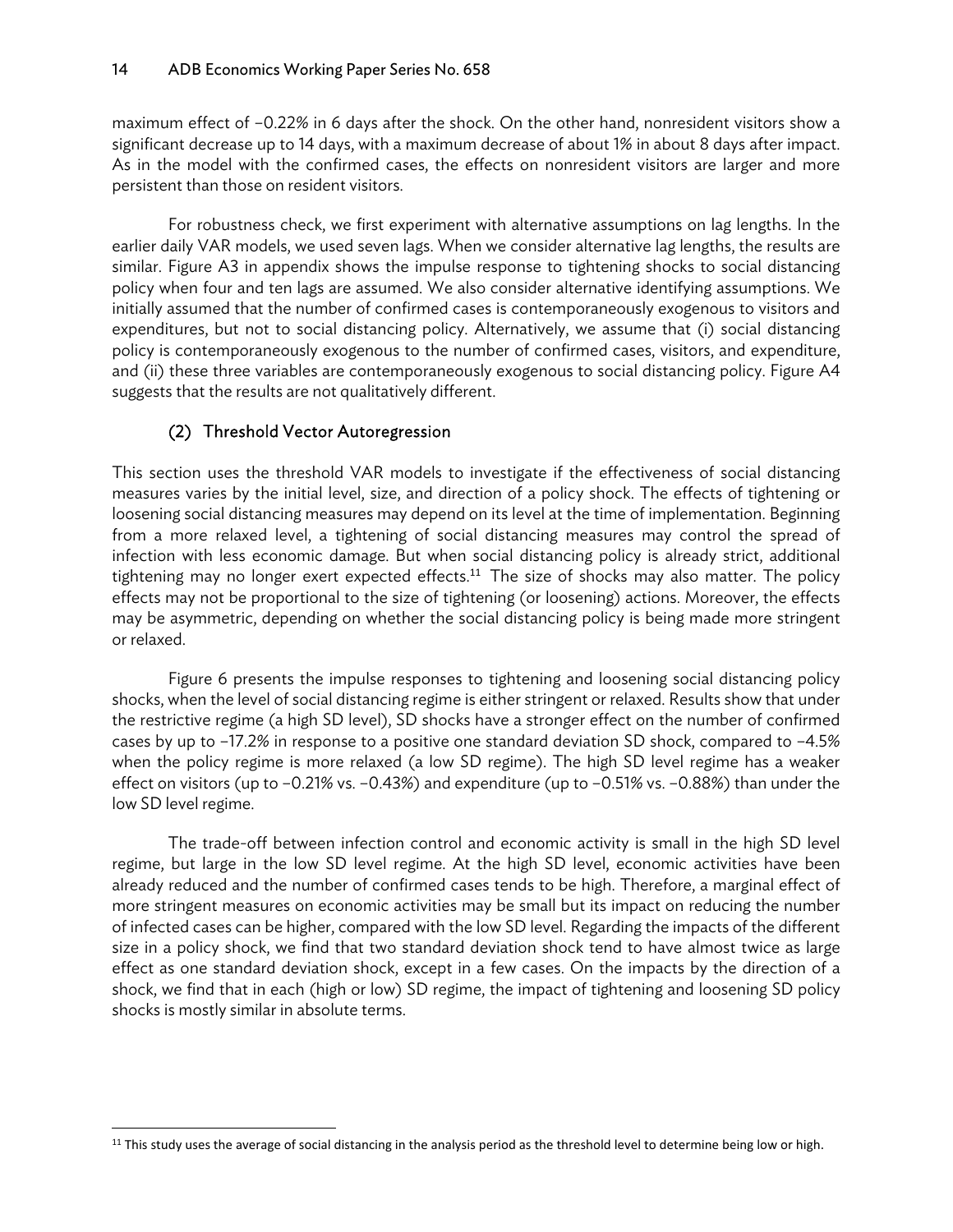

#### (3) Five-variable Structural Vector Autoregression for the Vaccination Effects

COVID-19 vaccinations in the ROK started on 26 February 2021. But the vaccination rate increased rapidly only after June 2021. By 14 October 2021 (the last day in our analysis), 78% of total population received at least one dose of COVID-19 vaccine and 62.3% were fully vaccinated.

To assess the vaccination impact on health (critical cases, particularly) and economic outcomes, daily SVAR models were employed for 10 March 2021 to 14 October 2021 when the vaccination data are available. They cover five variables: (i) critical rate, (ii) vaccination rates, (iii) the social distancing policy index (SD), (iv) the number of visitors in SMA, and (v) credit card expenditures. Daily critical rate is defined by the ratio of daily critical cases and deaths to confirmed cases and the daily vaccination rate is calculated as the number of the first or second dose vaccinated per population in SMA.<sup>12</sup>

 $12$  critical rate<sub>t</sub> =  $\frac{Max(\Delta stock \text{ of critical cases}_{t}) + New death}{new \text{ confirmed cases}_{t}}$ ; daily vaccination rate<sub>t</sub> =  $\frac{daily \text{ number of vaccinated (first or second does})}{SM \text{ and population}}$ ; new confirmed cases $_{\rm t}$ ∆Critical case<sub>t</sub> = net ICT admission<sub>t</sub> (new ICU admission<sub>t</sub> – discharge<sub>t</sub>). Intensive care unit (ICU) admission data are not available and the time series of critical cases are only available in stock. Critical cases include COVID-19 patients treated with high-flow oxygen therapy, ventilators, extracorporeal membrane oxygenation (ECMO), and continuous renal replacement therapy (CRRT).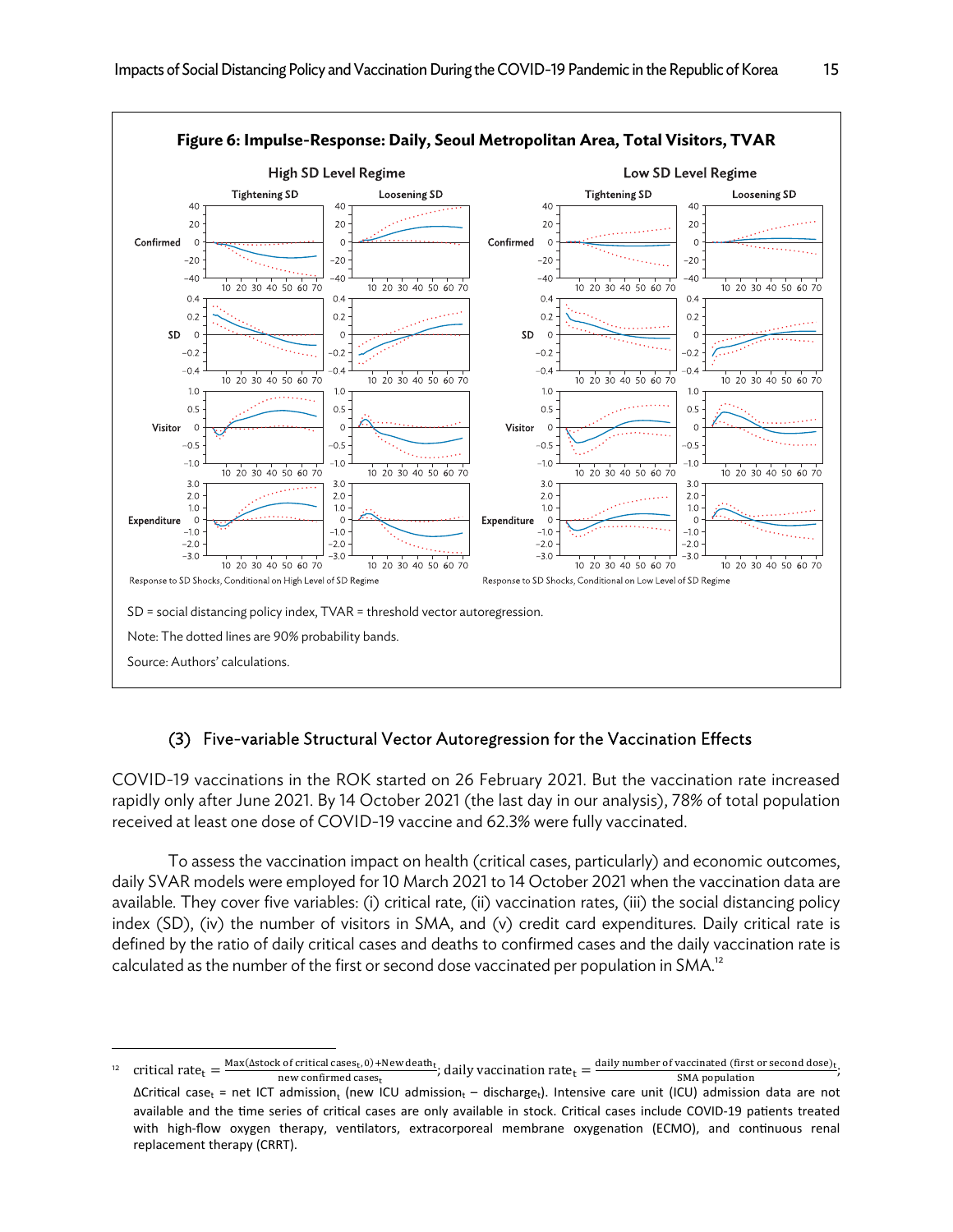#### 16 ADB Economics Working Paper Series No. 658

The impulse responses in Figure 7 suggest that under the presence of the vaccination variable in the model, the negative SD impacts on the number of visitors and expenditure remain valid, like what is found in the 4-variable SVAR model for the fourth wave (Figure 5c). Interestingly, a rise in critical rate (which was driven mostly by a decline in confirmed cases rather than an increase in critical cases during this period) seems to precede a decrease in vaccination rate and SD level. It was also followed by an increase in the number of visitors and consumption expenditure. This may be because the public respond to a decline in confirmed cases, while the number of critical cases (including deaths) has stayed at a relatively low level throughout the COVID-19 pandemic in the ROK.

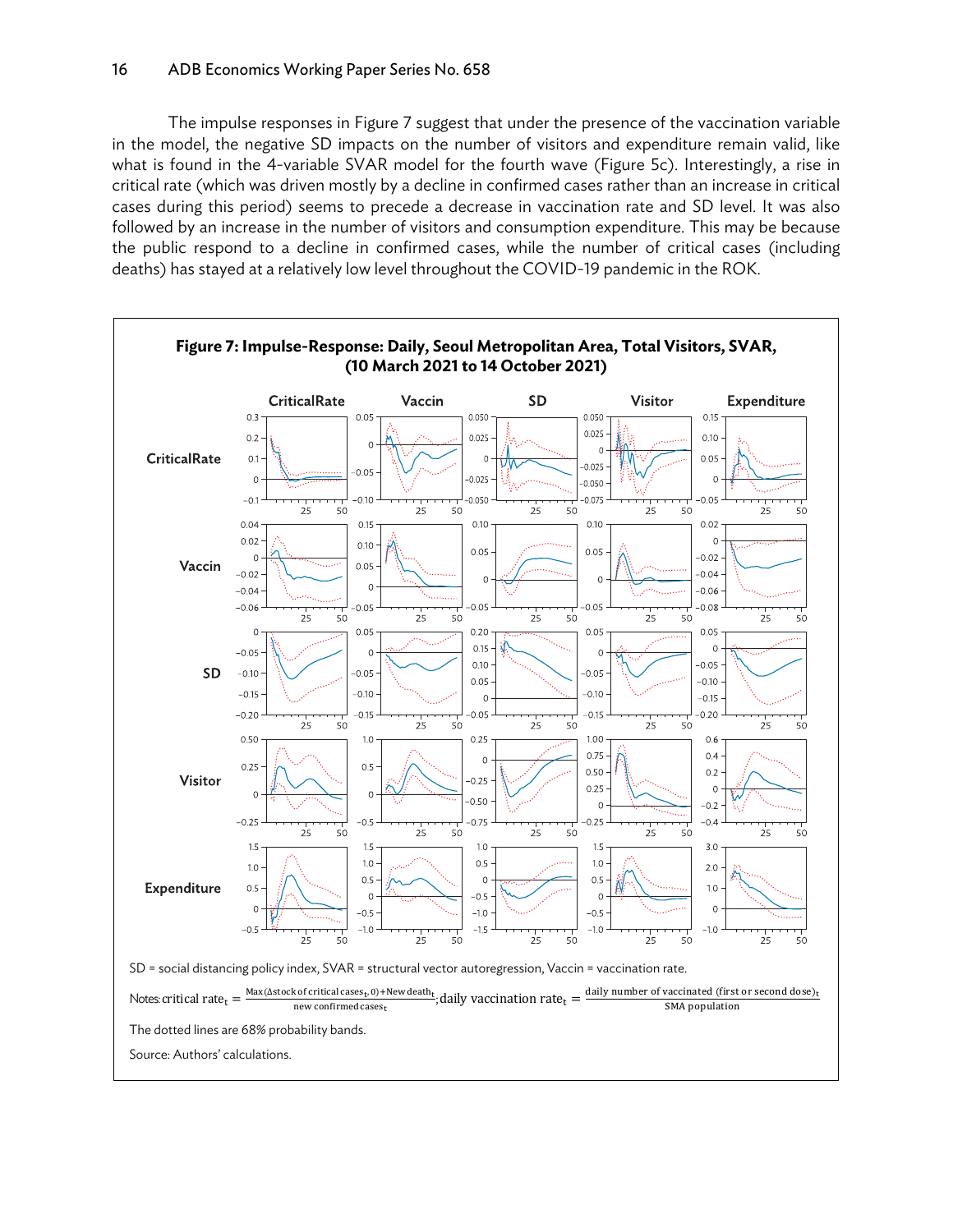The effect of vaccination was seen in a significant decline of the critical rate in about 10 days.<sup>13</sup> The number of visitor and consumption expenditures also significantly rose in response to an increase in the vaccination rate. The results suggest that vaccination could mitigate economic damage of COVID-19 by controlling the critical rate and social distancing measures could be adjusted to avoid unnecessary trade-offs.

#### B. Models with Weekly Data

Figure 8 shows impulse responses from the four-variable weekly VAR model. In response to a tightening of social distancing policy, the confirmed cases decrease with over time, registering the largest decline of 25% at the fourth and fifth weeks. Significant declines of visitors and expenditures are found in the first two weeks. These are similar to the findings in the models with daily data. In response to an



<sup>&</sup>lt;sup>13</sup> When the number of confirmed cases was used in the 5-variable SVAR instead of the critical rate, the results show that vaccination does not significantly reduce the number of confirmed cases.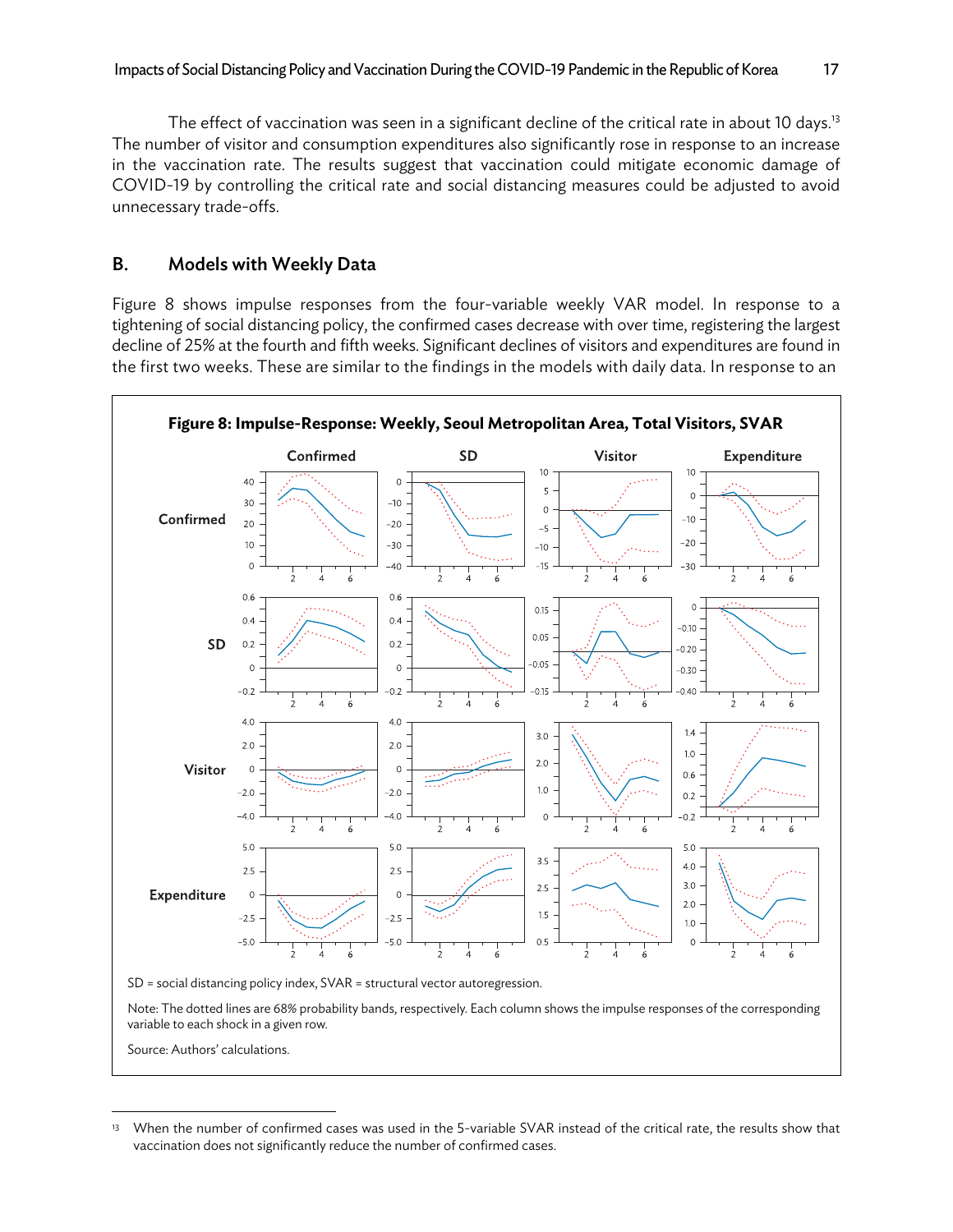increase in the number of confirmed cases, SD increases sharply and persistently. The number of visitors and expenditures decline substantially and significantly. This is consistent with what the models with the daily data presents.

For resident and nonresident visitors models using weekly data, the SD effect on nonresident visitors is larger than that on resident visitors, consistent with the daily data results. In the weekly models where the number of confirmed cases is replaced with the reproduction rate, the results are qualitatively similar to those drawn from the daily data. When the samples are analyzed for Seoul and Gyeonggi province separately, the SD effects on visitors and expenditure are larger in Seoul than in Gyeonggi province, which is similar to the results in the models with daily data.<sup>14</sup>

We conduct an analysis by age group for nonresident visitors who are heavily affected by social distancing policy shocks. The three-variable VAR is conducted without expenditure. This is to improve the degree of freedom in the weekly models and the expenditure variable is not available by age group. Figure 9 shows the nonresident visitor responses to a tightening of social distancing policy by age group in the SMA.



The results are available upon request.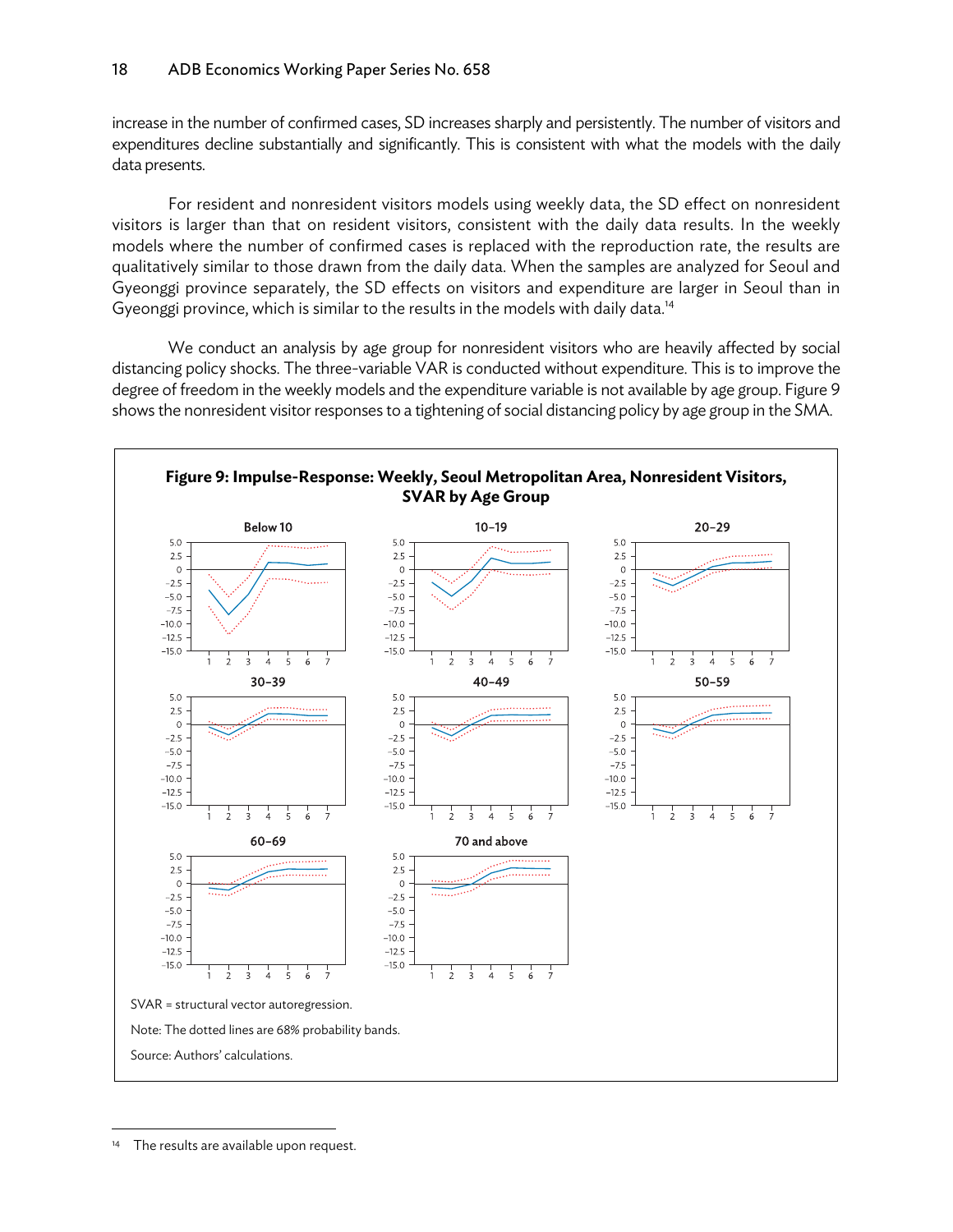We observe varying degrees of SD impact by age group. For the age groups below 20, mobility of nonresident visitors initially decreased significantly and then recovered to its original level in the fourth week. The decrease is the largest for the age group below 10. School closures and restrictions to face-to-face learning activities may have contributed to the huge decrease in the youth group's mobility. In the case of those in their 20s to 50s, the mobility significantly decreases in the early stages and increases above the original level from the fourth week. However, the mobility of age groups above 60 does not decline significantly right after a SD shock and it even exceeds the initial level in 3–4 weeks. This may be because the old age group includes retirees and is less affected by business closures and work-from-home arrangements. While older people are far more vulnerable to serious complications of COVID-19 infection than the young, they are less likely to follow social distancing rules. This suggests that additional measures are needed to protect the older population during severe outbreaks.

#### **VI. CONCLUSION**

This paper investigates the effects of COVID-19 social distancing policy on infection control, mobility of people, and consumption expenditures in the ROK. Unlike the early literature on social distancing policy, its focus is on the effects on both infection control and economic activities (mobility and consumption expenditure) to assess the policy trade-offs. We employed a big-data driven mobility dataset from telecommunications company to precisely measure mobility of people at a high frequency. We also used daily credit card expenditure data to measure private consumption. To measure intensity of social distancing policy, we constructed a social distancing policy index based on public announcements to measure the modification of social distancing policy restrictions over time. The number of confirmed cases and the reproduction rate (R values) are used to show time-varying evolution of COVID-19 impacts. We employed the structural and threshold VAR models to consider dynamic interactions among these variables such as endogeneity of social distancing policy actions and analyze the policy effects.

The main results can be summarized as follows.

- First, the VAR results show a tightening of social distancing policy significantly reduces the number of confirmed cases and the virus reproduction rates. But it also decreases mobility and consumption expenditure significantly, generating a trade-off between infection control and economics activity. In addition, the effects of social distancing policy differ under various conditions. For example, as time passes, the effect on the number of confirmed cases decreases but the effects on mobility and consumption expenditure increase. This implies that the policy trade-offs between infection control and economic activity increase over time.
- Second, using the threshold VAR model, the results show that the effects of social distancing measures depend on the initial level, size, and direction of a policy shock. When the social distancing level is high, economic activity has been already severely constrained and therefore responds less to a marginal increase in social distancing. That is, the tradeoff is weaker in the high social distancing policy level than in the low level.
- Third, when we introduced the vaccination variable in the model, the effects of social distancing on the number of visitors and expenditures remain negative. The results also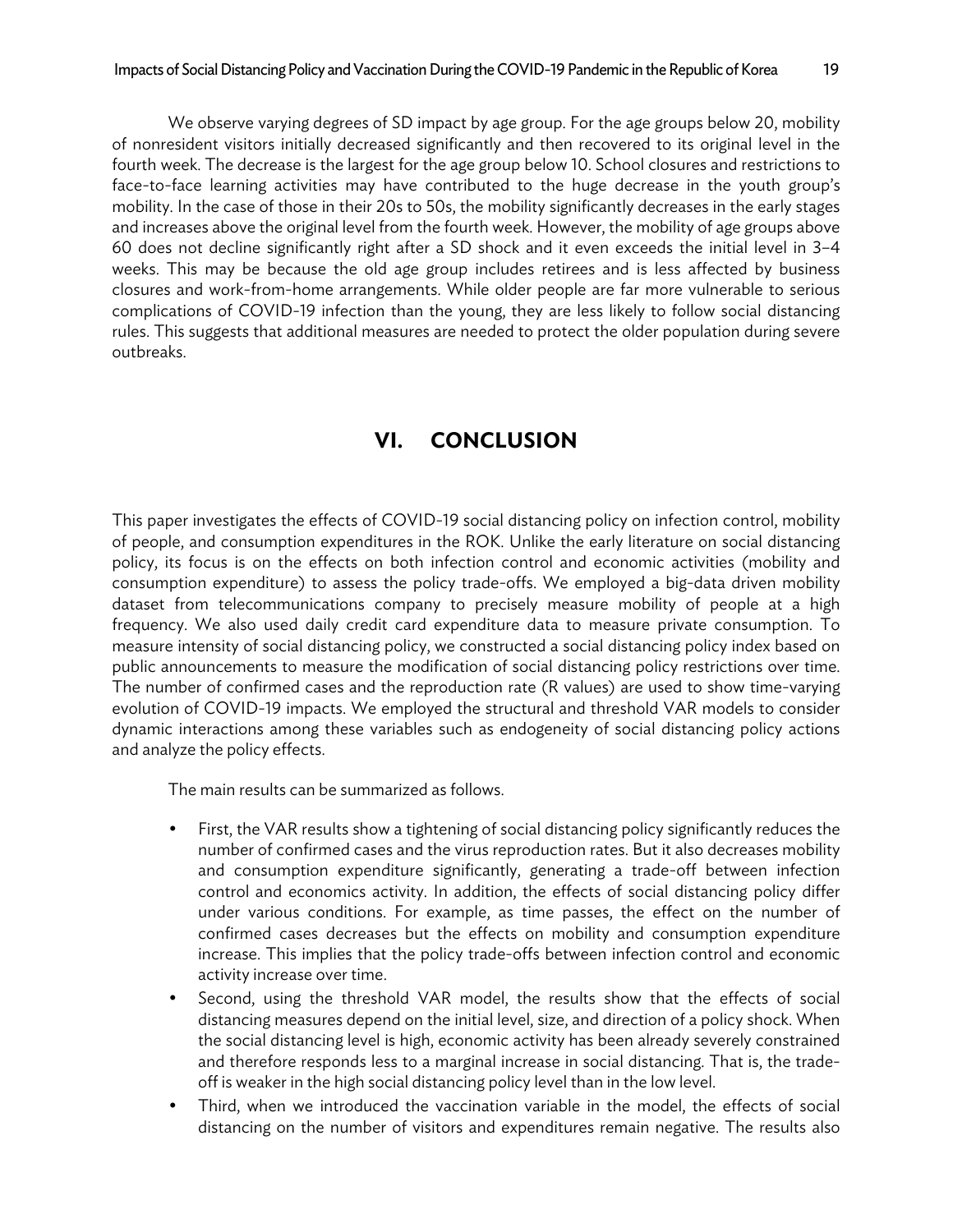show that an increase in vaccination rates leads to a significant decline of the critical rate in about 10 days and an increase in the number of visitors and consumption expenditures. This suggests that vaccination could mitigate COVID-19 impacts on economic activities if social distancing measures are adjusted to avoid unnecessary trade-offs.

 Fourth, using the weekly data with different age group analysis, the results show the social distancing effect on mobility is strongest among young population of age under 20 and weakest among old population of age over 60. This suggests that additional measures and incentives may be needed to raise adherence of the older population to social distancing.

The findings suggest that social distancing policy implemented by the Korean government has exerted significant effects on the mobility of people and consumer spending, while its effectiveness on infection control has weakened over time. However, these effects are not uniform, subject to various conditions such as pandemic duration, initial social distancing levels, other factors affecting public behavior, and different age groups.

Our paper provides some early lessons from the policy responses to the unprecedented challenges posed by the pandemic. In the absence of COVID-19 vaccines, social distancing measures were among the very few options to curb the virus spreads. But the results clearly show the policy trade-offs between infection control and economic activity. Our results present a starting point for policy makers in understanding the dynamic effects of NPIs on economic activity and how these effects change under various conditions to create policy trade-offs. And this paper provides empirical evidence on various related issues for effective public policy responses. Further work will be needed as the pandemic and policy responses continue to evolve.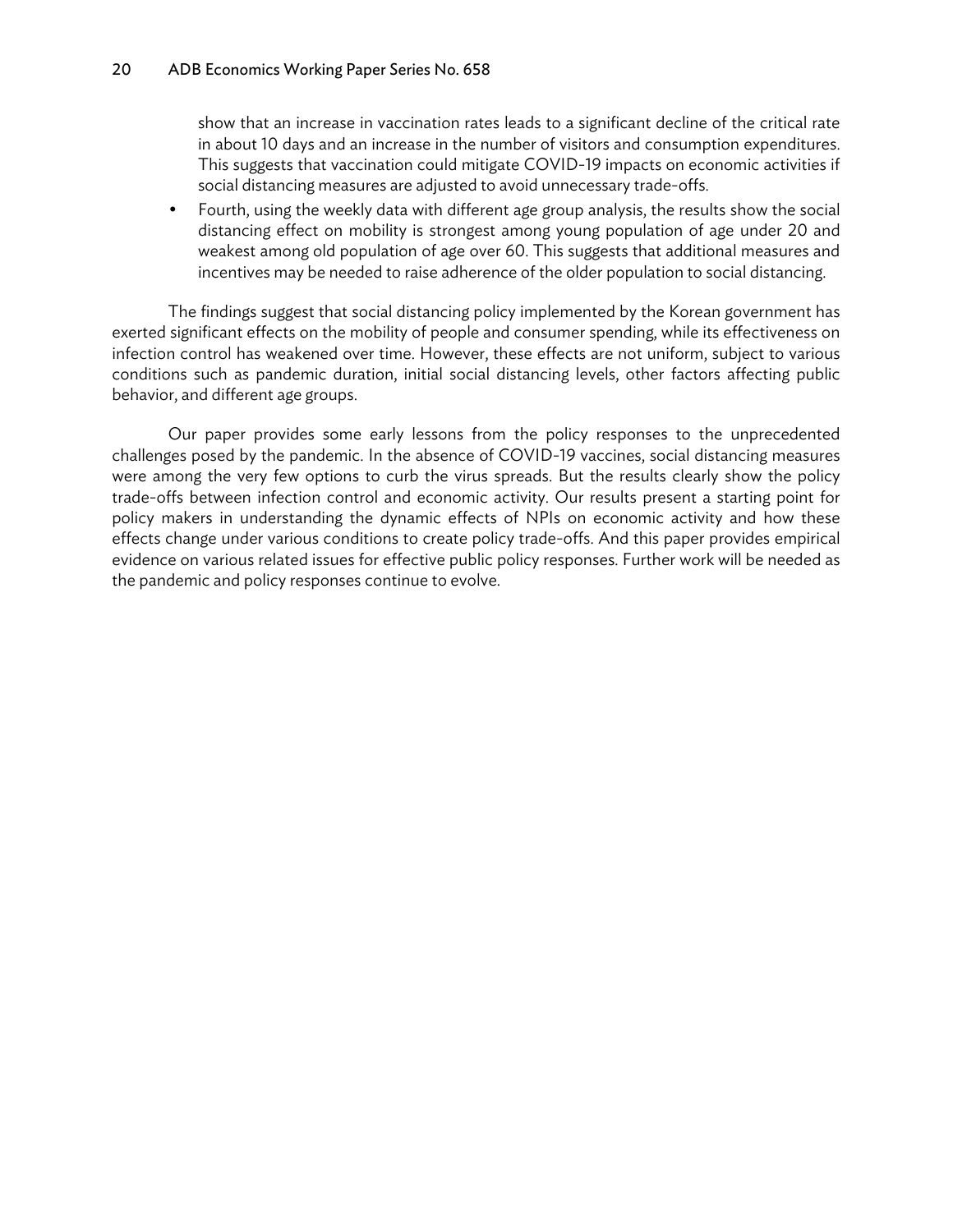#### **APPENDIX**

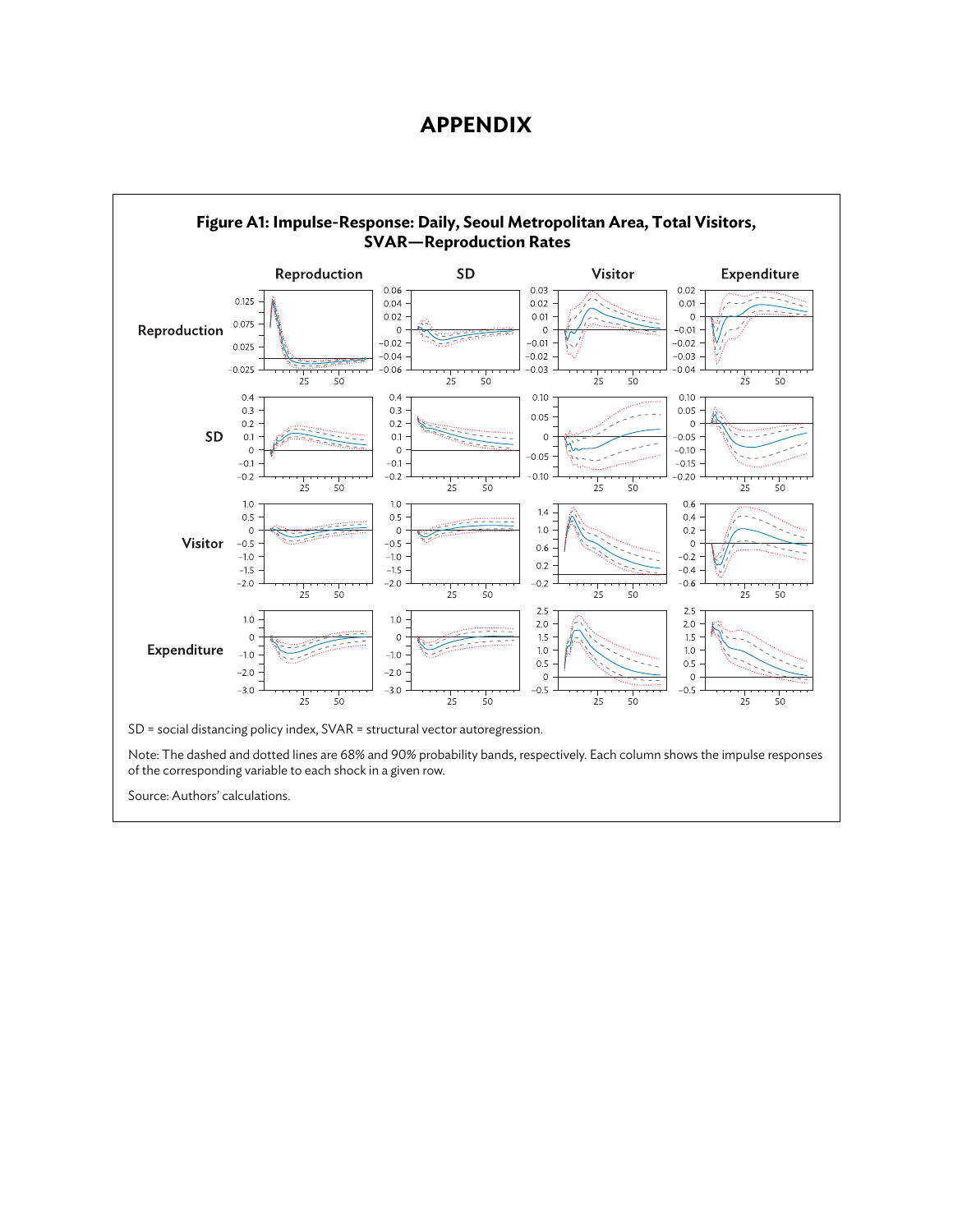

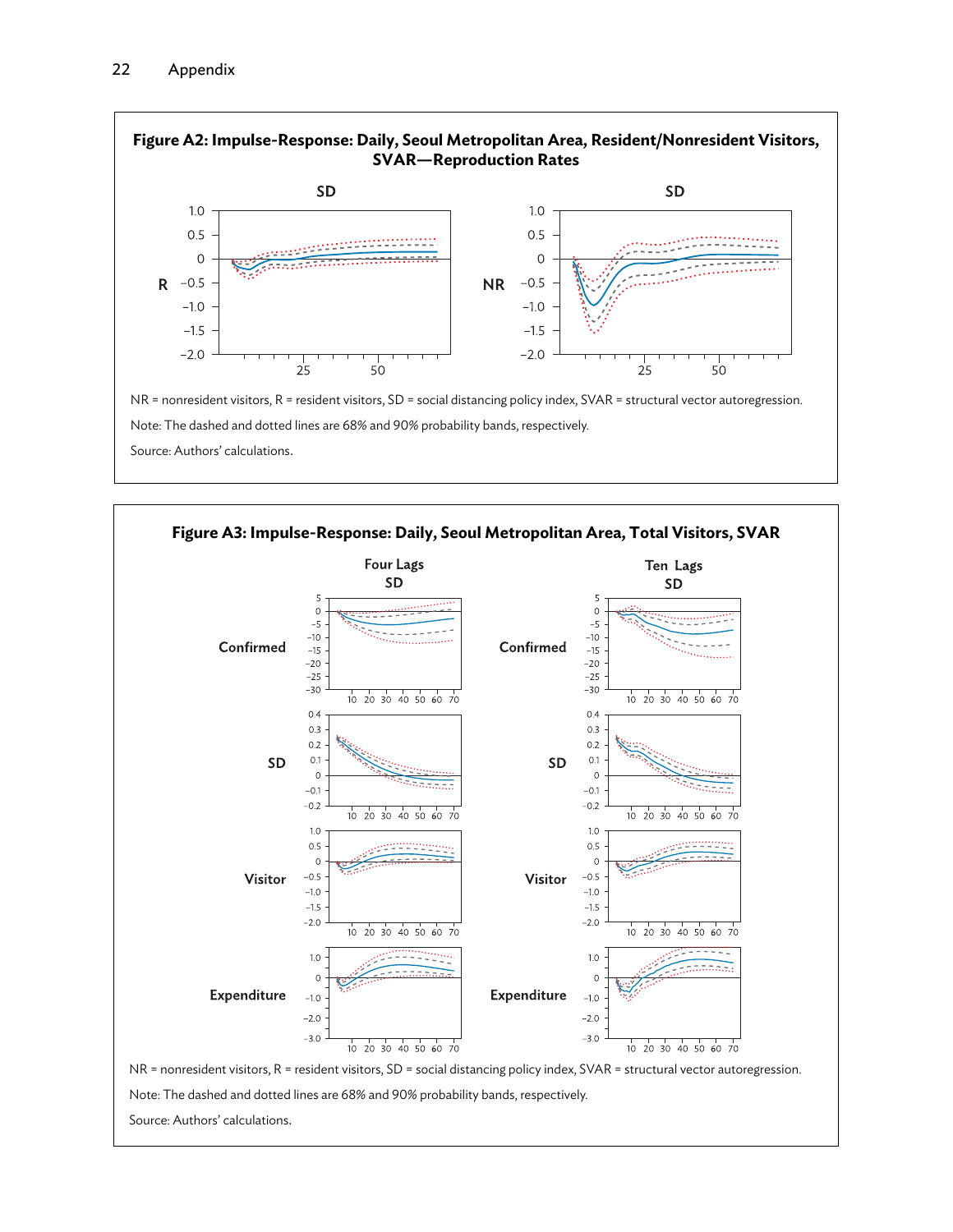

Note: The dashed and dotted lines are 68% and 90% probability bands, respectively. we assume that (i) social distancing policy is contemporaneously exogenous to the number of confirmed cases, visitors, and expenditure, and (ii) these three variables are contemporaneously exogenous to social distancing policy.

Source: Authors' calculations.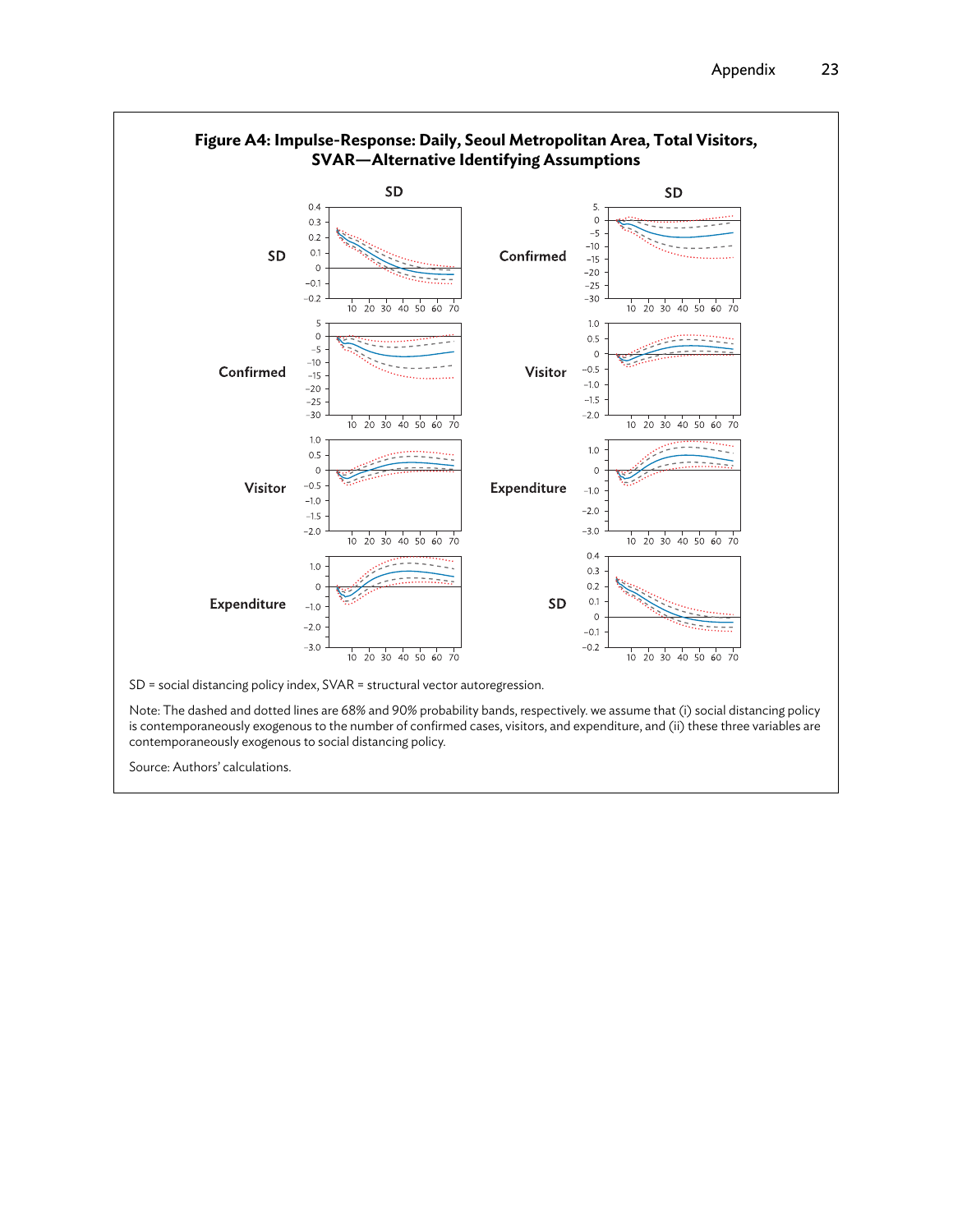#### **REFERENCES**

- Abouk, Rahi, and Babak Heydari. 2021. "The Immediate Effect of COVID-19 Policies on Social-Distancing Behavior in the United States." *Public Health Reports* 136 (2): 245–52.
- Acemoglu, Daron, Victor Chernozhukov, Iván Werning, and Michael D. Whinston. 2020. "Optimal Targeted Lockdowns in a Multi-Group SIR Model." NBER Working Paper No. 27102. National Bureau of Economic Research, Cambridge, MA.
- Askitas, Nikolaos, Konstantinos Tatsiramos, and Bertrand Verheyden. 2020. "Lockdown Strategies, Mobility Patterns and COVID-19." IZA Discussion Paper 13293. Institute of Labor Economics, Bonn.
- Balke, Nathan S. 2000. "Credit and Economic Activity: Credit Regimes and Nonlinear Propagation of Shocks." *Review of Economics and Statistics* 82 (2): 344–49.
- Barro, Robert J. 2020. "Non-pharmaceutical Interventions and Mortality in U.S. Cities During the Great Influenza Pandemic, 1918–1919." NBER Working Paper No. 27049. National Bureau of Economic Research, Cambridge, MA.
- Barwick, Panle Jia, Yongheng Deng, Xinfei Huang, Shanjun Li, and Teng Li. 2020. COVID-19 Pandemic and Unemployment: Evidence from Mobile Phone Data in China. SSRN 3755371.
- Brzezinski, Adam, Guido Deiana, Valentin Kecht, and David Van Dijcke. 2020. "The Covid-19 Pandemic: Government vs. Community Action Across the United States." *Covid Economics* 7: 115–56.
- Cacciapaglia, Giacomo, and Francesco Sannino. 2020. "Interplay of Social Distancing and Border Restrictions for Pandemics via the Epidemic Renormalisation Group Framework." *Scientific Reports* 10 (1): 1–10.
- Chen, M. Keith, and Devin G. Pope. 2020. "Geographic Mobility in America: Evidence from Cell Phone Data." NBER Working Paper No. 27072. National Bureau of Economic Research, Cambridge, MA.
- Chen, Xiao, Hanwei Huang, Jiandong Ju, Ruoyan Sun, and Jialiang Zhang. 2022. "Impact of Vaccination on the COVID-19 Pandemic in US States." *Scientific Reports* 12: 1554.
- Chen, Xiaohui, and Ziyi Qiu. 2020. Scenario Analysis of Non-pharmaceutical Interventions on Global COVID-19 Transmissions. arXiv preprint arXiv:2004.04529. https://arxiv.org/pdf/2004.04529.pdf.
- Chen, Yi-Hsuan, Chi-Tai Fang, and Yu-Ling Huang. 2021. "Effect of Non-lockdown Social Distancing and Testing-Contact Tracing During a COVID-19 Outbreak in Daegu, South Korea, February to April 2020: A Modeling Study." *International Journal of Infectious Diseases* 110: 213–21.
- Couture, Victor, Jonathan I. Dingel, Allison Green, Jessie Handbury, and Kevin R. Williams. 2021. "JUE Insight: Measuring Movement and Social Contact with Smartphone Data: A Real-Time Application to COVID-19." *Journal of Urban Economics* 103328.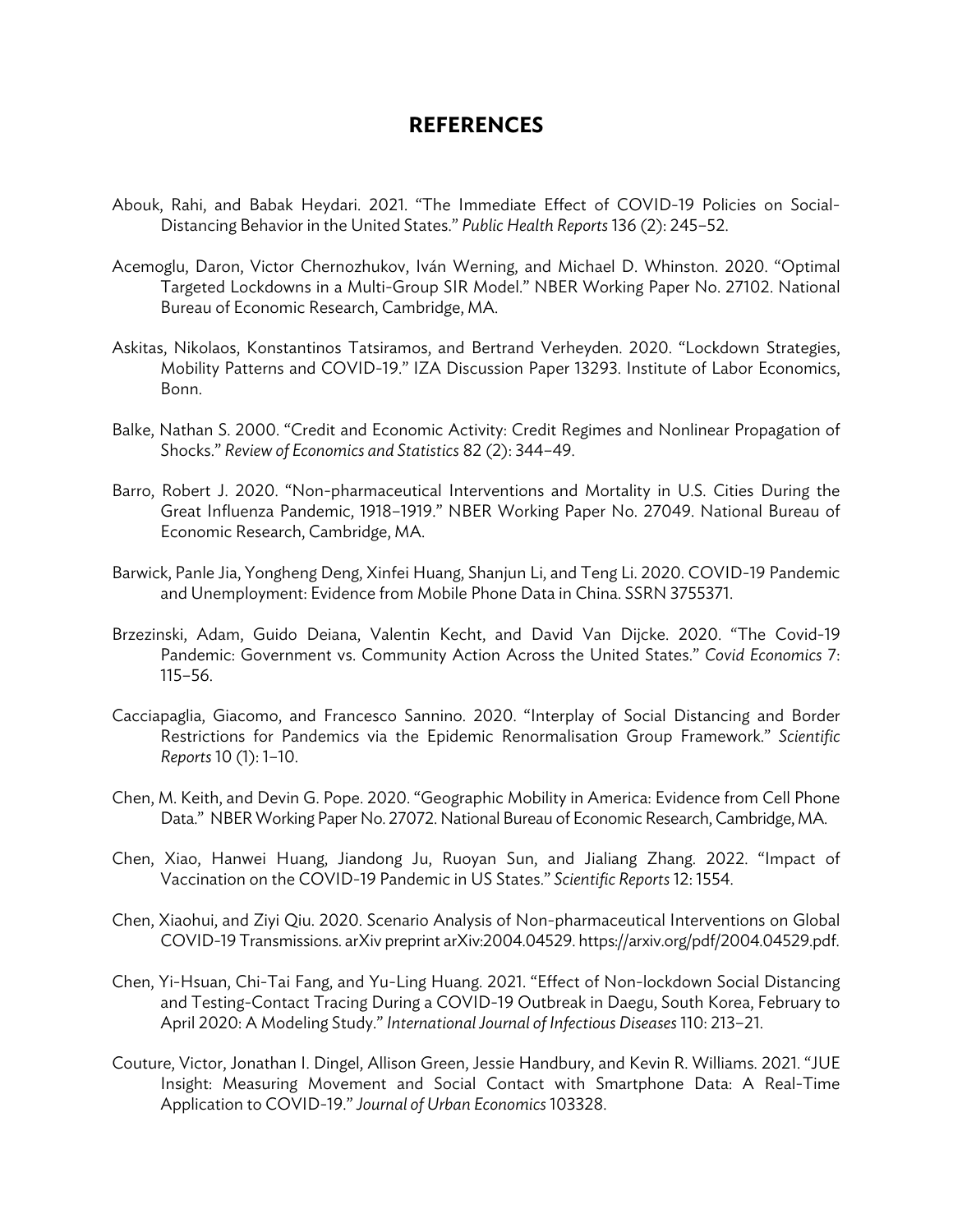- Deb, Pragyan, Davide Furceri, Jonathan D. Ostry, and Nour Tawk. 2020. "The Effect of Containment Measures on the COVID-19 Pandemic." IMF Working Papers 20/159. International Monetary Fund, Washington, DC.
- Dighe, Amy, Lorenzo Cattarino, Gina Cuomo-Dannenburg, Janetta Skarp, Natsuko Imai, Sangeeta Bhatia, Katy A. M. Gaythorpe, Kylie E. C. Ainslie, Marc Baguelin, Samir Bhatt, Adhiratha Boonyasiri, Nicholas F. Brazeau, Laura V. Cooper, Helen Coupland, Zulma Cucunuba, Ilaria Dorigatti, Oliver D. Eales, Sabine L. van Elsland, Richard G. FitzJohn, William D. Green, David J. Haw, Wes Hinsley, Edward Knock, Daniel J. Laydon, Thomas Mellan, Swapnil Mishra, Gemma Nedjati-Gilani, Pierre Nouvellet, Margarita Pons-Salort, Hayley A. Thompson, H. Juliette T. Unwin, Robert Verity, Michaela A. C. Vollmer, Caroline E. Walters, Oliver J. Watson, Charles Whittaker, Lilith K. Whittles, Azra C. Ghani, Christl A. Donnelly, Neil M. Ferguson, and Steven Riley. 2020. "Response to COVID-19 in South Korea and Implications for Lifting Stringent Interventions." *BMC Medicine* 18: 321.
- Engle, Samuel, John Stromme, and Anson Zhou. 2020. "Staying at Home: Mobility Effects of Covid-19." *Covid Economics* 4: 86–102.
- Ferguson, Neil, Daniel Laydon, Gemma Nedjati-Gilani, Natsuko Imai, Kylie Ainslie, Marc Baguelin, Sangeeta Bhatia, Adhiratha Boonyasiri, Zulma Cucunubá, Gina Cuomo-Dannenburg, Amy Dighe, Ilaria Dorigatti, Han Fu, Katy Gaythorpe, Will Green, Arran Hamlet, Wes Hinsley, Lucy C. Okell, Sabine van Elsland, Hayley Thompson, Robert Verity, Erik Volz, Haowei Wang, Yuanrong Wang, Patrick GT Walker, Caroline Walters, Peter Winskill, Charles Whittaker, Christl A. Donnelly, Steven Riley, and Azra C. Ghani. 2020. Report 9: Impact of Non-pharmaceutical Interventions (NPIs) to Reduce COVID19 Mortality and Healthcare Demand. Scientific Advisory Group for Emergencies. June 12.
- Forslid, Rikard, and Mathias Herzing. 2021. "Assessing the Consequences of Quarantines During a Pandemic." CEPR Discussion Paper DP14699. Centre for Economic Policy Research, London.
- Goldstein, Patricio, Eduardo Levy Yeyati, and Luca Sartorio. 2021. Lockdown Fatigue: The Declining Effectiveness of Lockdowns. Vox EU and Centre for Economic Policy Research. https://voxeu.org/article/declining-effectiveness-lockdowns.
- Ritchie, Hannah, Edouard Mathieu, Lucas Rodés-Guirao, Cameron Appel, Charlie Giattino, Esteban Ortiz-Ospina, Joe Hasell, Bobbie Macdonald, Diana Beltekian, and Max Roser. 2020. Coronavirus Pandemic (COVID-19). https://ourworldindata.org/coronavirus (accessed 27 October 2021).
- Haug, Nils, Lukas Geyrhofer, Alessandro Londei, Elma Dervic, Amélie Desvars-Larrive, Vittorio Loreto, Beate Pinior, Stefan Thurner, and Peter Klimek. 2020. "Ranking the Effectiveness of Worldwide COVID-19 Government Interventions." *Nature Human Behaviour* 4 (12): 1303–12. https://www.nature.com/articles/s41562-020-01009-0.pdf.
- Kim, Soyoung, Yae-Jean Kim, Kyong Ran Peck, Youngsuk Ko, Jonggul Lee, and Eunok Jung. 2020. "Keeping Low Reproductive Number Despite the Rebound Population Mobility in Korea, a Country Never Under Lockdown During the COVID-19 Pandemic." *International Journal of Environmental Research and Public Health* 17 (24): 9551. doi:10.3390/ijerph17249551.
- Koop, Gary, M. Hashem Pesaran, and Simon M. Potter. 1996. "Impulse Response Analysis in Nonlinear Multivariate Models." *Journal of Econometrics* 74 (1): 119–47.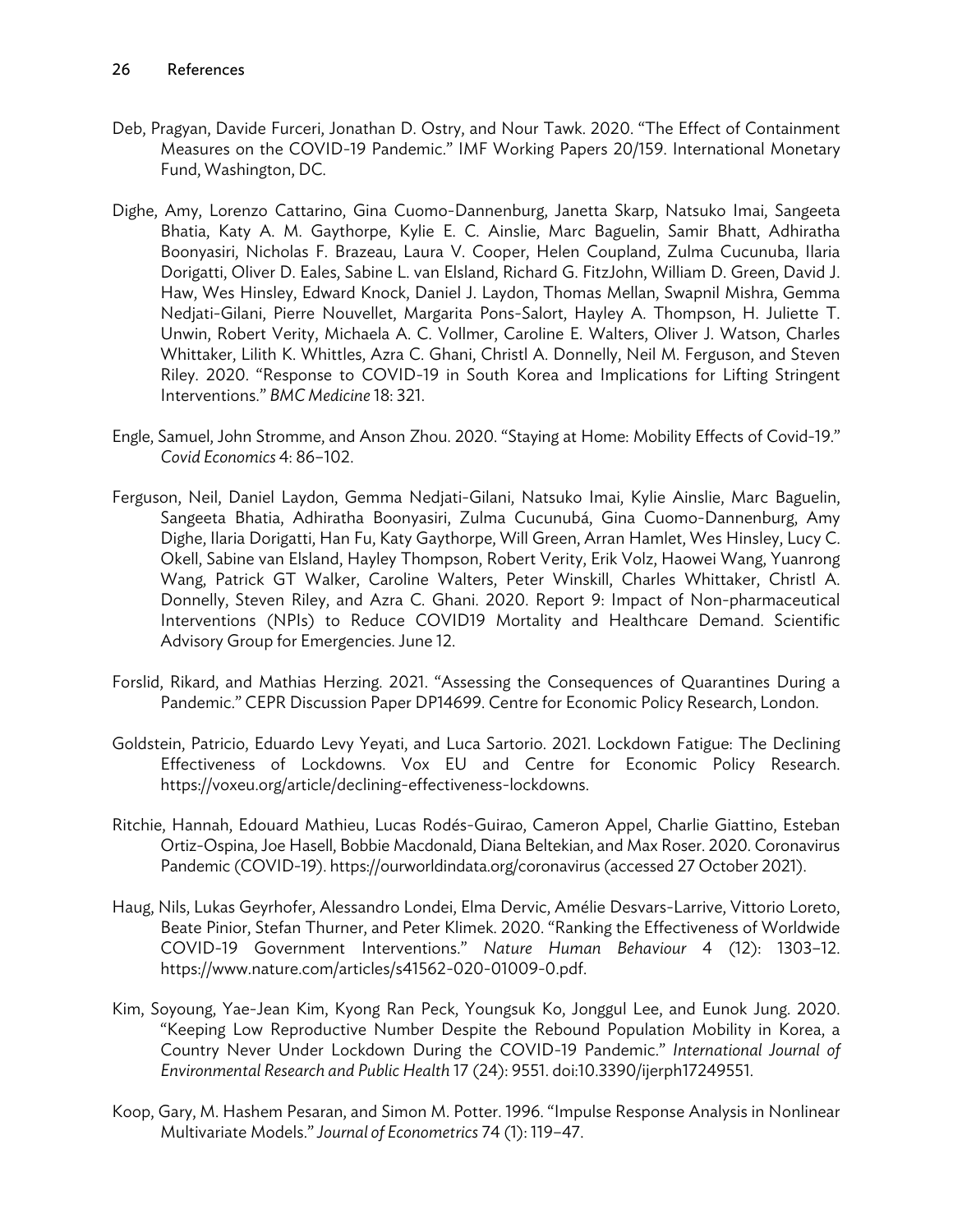- Korea Tourism Organization. Data Lab. https://datalab.visitkorea.or.kr/datalab/portal/main/getMainForm.do (accessed 27 October 2021).
- Lee, Taeyong, Hee-Dae Kwon, and Jeehyun Lee. 2021. "The Effect of Control Measures on COVID-19 Transmission in South Korea." *PlOS One* 16 (3): e0249262.
- Li, You, Harry Campbell, Durga Kulkarni, Alice Harpur, Madhurima Nundy, Xin Wang, Harish Nair, and Usher Network for COVID. 2021. "The Temporal Association of Introducing and Lifting Non-pharmaceutical Interventions with the Time-Varying Reproduction Number (R) of SARS-CoV-2: A Modelling Study Across 131 Countries." *The Lancet Infectious Diseases* 21 (2). http://www.sciencedirect.com/science/article/pii/S1473309920307854.
- Marziano, Valentina, Giorgio Guzzetta, Alessia Mammone, Flavia Riccardo, Piero Poletti, Filippo Trentini, Mattia Manica, Andrea Siddu, Antonino Bella, Paola Stefanelli, Patrizio Pezzotti, Marco Ajelli, Silvio Brusaferro, Giovanni Rezza, and Stefano Merler. 2021. "The Effect of COVID-19 Vaccination in Italy and Perspective for Living with the Virus." *Nature Communications* 12 (7272). https://www.nature.com/articles/s41467-021-27532-w.
- Miller, Lee J., and Wei Lu. 2020. "Asia Trounces U.S. in Health-Efficiency Index Amid Pandemic." *Bloomberg*, December 18. https://www.bloomberg.com/news/articles/2020-12-18/asia-trouncesu-s-in-health-efficiency-index-amid-pandemic.
- Ministry of Health and Welfare. 2020. Korean Government's Response. February 25. http://ncov.mohw.go.kr/en/baroView.do?brdId=11&brdGubun=111.
- Ministry of Interior and Safety. Open Government Data. https://www.data.go.kr/en/index.do (accessed 27 October 2021).
- Moghadas, Seyed M., Thomas N. Vilches, Kevin Zhang, Chad R. Wells, Affan Shoukat, Burton H. Singer, Lauren Ancel Meyers, Kathleen M. Neuzil, Joanne M. Langley, Meagan C. Fitzpatrick, and Alison P Galvani. 2021. "The Impact of Vaccination on Coronavirus Disease 2019 (COVID-19) Outbreaks in the United States." *Clinical Infectious Diseases* 73 (12): 2257–264. https://academic.oup.com/cid/article/73/12/2257/6124429?login=false.
- Painter, Marcus, and Tian Qiu. 2020. "Political Belief and Compliance with Covid-19 Social Distancing Orders." *Covid Economics* 4: 103–23.
- Pan, Jinhua, Wenlong Zhu, Jie Tian, Zhixi Liu, Ao Xu, Ye Yao, and Weibing Wang. 2022. "Vaccination as an Alternative to Non-drug Interventions to Prevent Local Resurgence of COVID-19." *Infectious Diseases of Poverty* 11 (36). https://idpjournal.biomedcentral.com/articles/10.1186/ s40249-022-00960-6.
- Prem, Kiesha, Yang Liu, Timothy W. Russell, Adam J. Kucharski, Rosalind M. Eggo, Nicholas Davies, Stefan Flasche, Samuel Clifford, Carl A. B. Pearson, James D. Munday, Sam Abbott, Hamish Gibbs, Alicia Rosello, Billy J. Quilty, Thibaut Jombart, Fiona Sun, Charlie Diamond, Amy Gimma, Kevin van Zandvoort, Sebastian Funk, Christopher I. Jarvis, W. John Edmunds, Nikos I. Bosse, Joel Hellewell, Mark Jit, and Petra Klepac. 2020. "The Effect of Control Strategies to Reduce Social Mixing on Outcomes of the COVID-19 Epidemic in Wuhan, China: A Modelling Study." *The Lancet Public Health* 5 (5): e261–e270.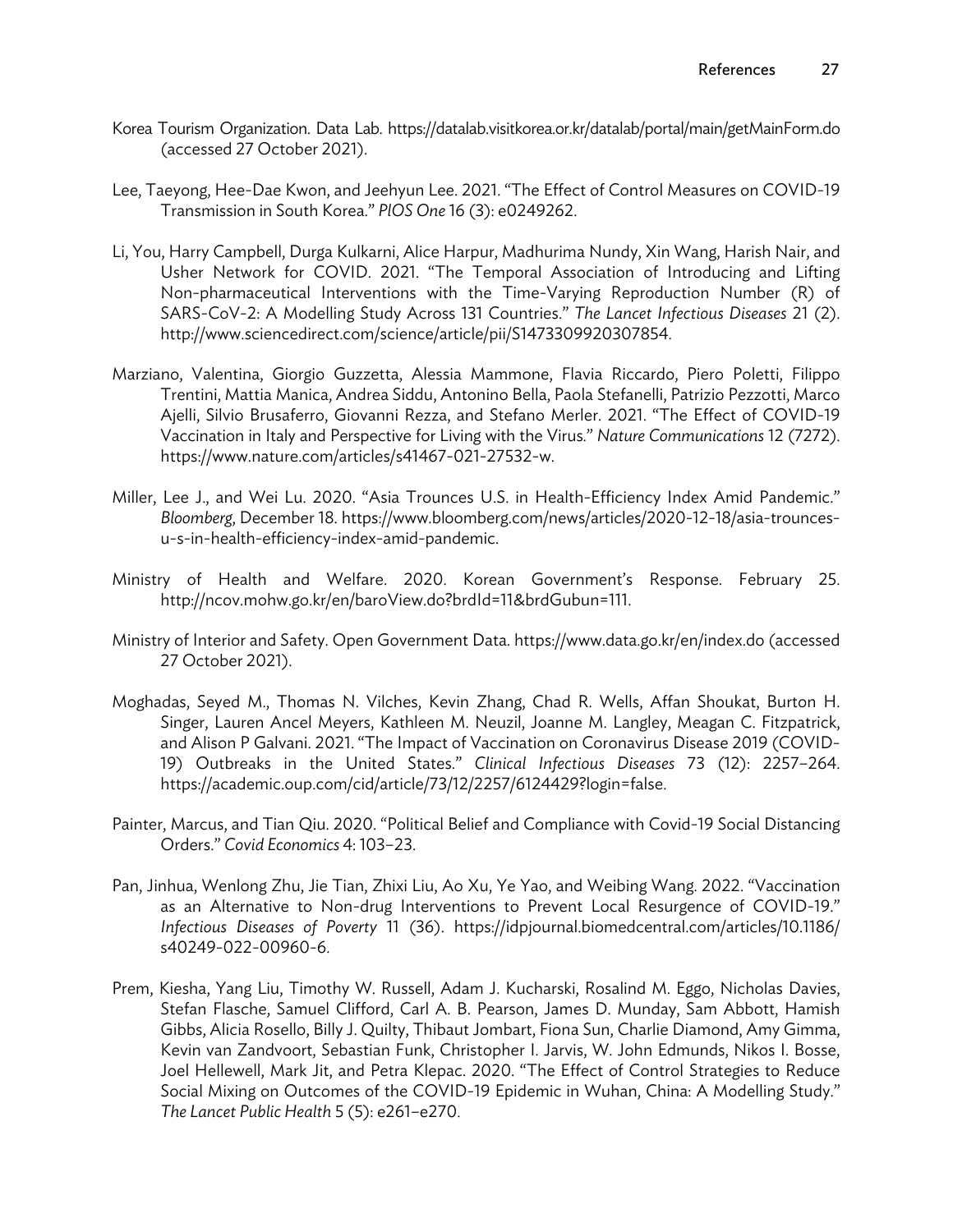- Ritchie, Hannah, Edouard Mathieu, Lucas Rodés-Guirao, Cameron Appel, Charlie Giattino, Esteban Ortiz-Ospina, Joe Hasell, Bobbie Macdonald, Diana Beltekian, and Max Roser. 2020. Coronavirus Pandemic (COVID-19). Our World in Data. https://ourworldindata.org/coronavirus.
- Sah, Pratha, Thomas N. Vilches, Seyed M. Moghadas, Meagan C. Fitzpatrick, Burton H. Singer, Peter J. Hotez, and Alison P. Galvani. 2021. "Accelerated Vaccine Rollout is Imperative to Mitigate Highly Transmissible COVID-19 Variants." *eClinicalMedicine* 35 (100865). https://www.thelancet.com/journals/eclinm/article/PIIS2589-5370(21)00145-0/fulltext.
- Sims, Christopher A. 1980. "Macroeconomics and Reality." *Econometrica* 48 (1): 1–48.
- Thu, Tran Phuoc Bao, Pham Nguyen Hong Ngoc, and Nguyen Minh Hai. 2020. "Effect of the Social Distancing Measures on the Spread of COVID-19 in 10 Highly Infected Countries." *Science of the Total Environment* 742: 140430.
- Vilches, Thomas N., Kevin Zhang, Robert Van Exan, Joanne M. Langley, and Seyed M. Moghadas. 2021. "Projecting the Impact of a Two-dose COVID-19 Vaccination Campaign in Ontario, Canada." *Vaccine* 39 (17): 2360–65. https://www.sciencedirect.com/science/article/pii/S0264410X21003625.
- Yang, Juan, Valentina Marziano, Xiaowei Deng, Giorgio Guzzetta, Juanjuan Zhang, Filippo Trentini, Jun Cai, Piero Poletti, Wen Zheng, Wei Wang, Qianhui Wu, Zeyao Zhao, Kaige Dong, Guangjie Zhong, Cécile Viboud, Stefano Merler, Marco Ajelli, and Hongjie Yu. 2021. "Despite Vaccination, China Needs Non-pharmaceutical Interventions to Prevent Widespread Outbreaks of COVID-19 in 2021." *Nature Human Behaviour* 5: 1009–20. https://www.nature.com/articles/s41467-021-27532-w.
- Yeyati, Eduardo Levy, and Luca Sartorio. 2020. "Take Me Out: De Facto Limits on Strict Lockdowns in<br>Developing Countries." Covid Economics 39. https://ideas.repec.org/p/udt/wpecon/ Covid Economics 39. https://ideas.repec.org/p/udt/wpecon/ wp\_gob\_2020\_08.html.